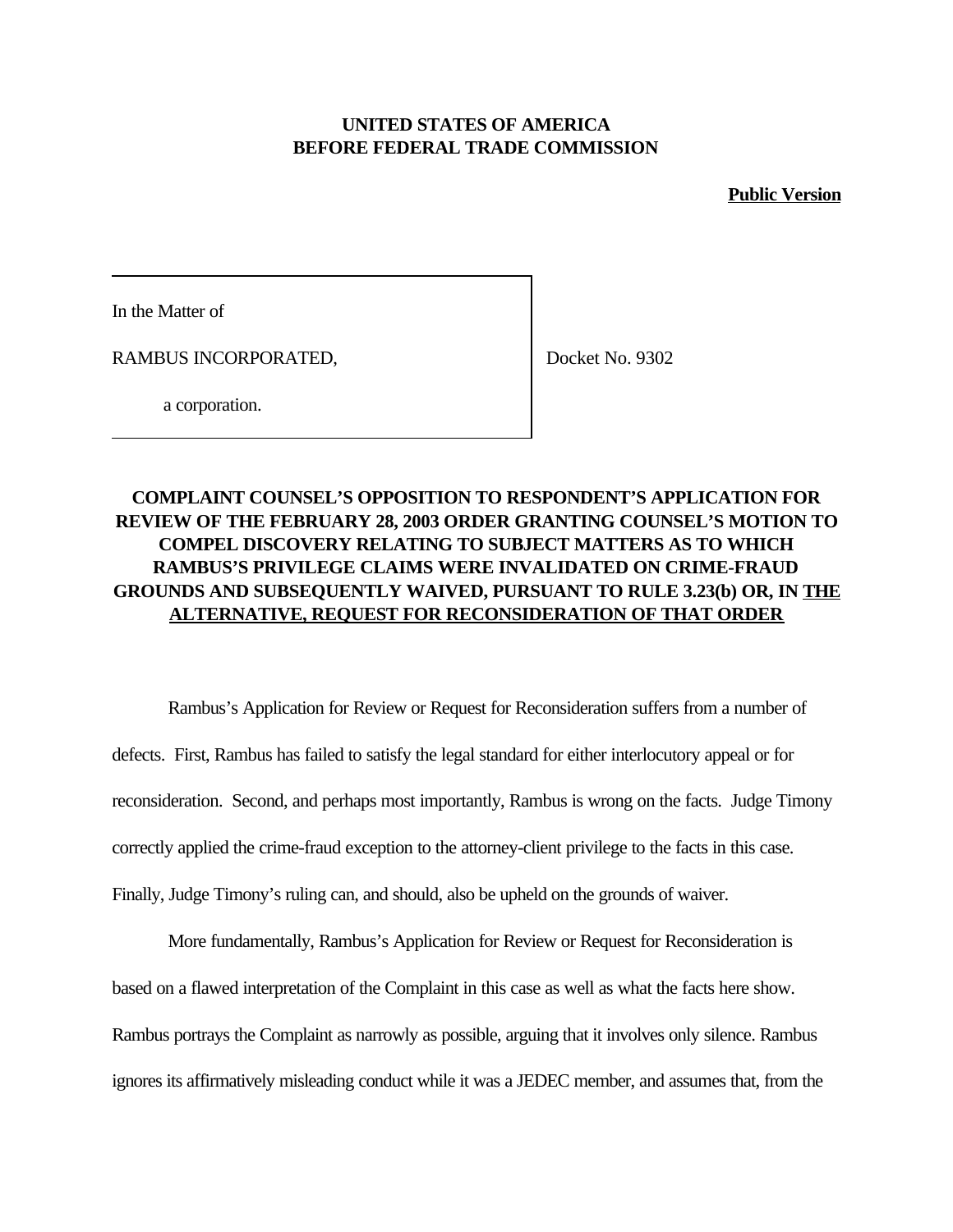moment it withdrew from JEDEC, it was free to engage in whatever conduct it desired. In fact, the Complaint in this matter is considerably broader than Rambus contends. The Complaint alleges that Rambus has engaged, and continues to engage today, in an on-going, unlawful course of conduct that has led to Rambus's monopoly power. The Complaint is not limited to Rambus's failure to disclose relevant patent applications to JEDEC while it was a JEDEC member (even as it sought to amend certain of its applications for the specific purpose of covering synchronous DRAMs). The Complaint also references "other bad-faith, deceptive conduct" through which Rambus "purposefully sought to and did convey to JEDEC the materially false and misleading impression that it possessed no relevant intellectual property rights." Complaint at ¶¶ 2, 54, 71; *see also* Complaint at ¶ ¶ 72-73, 76, 86-87.

Importantly, the Complaint also alleges that Rambus continued to prosecute patent applications covering the same technologies after it left JEDEC, obtained a series of issued patents containing claims covering the technologies in question and, after waiting until the JEDEC standards incorporating these technologies had been adopted and the industry was committed to their use, aggressively began to assert its issued patents against industry members in order to extract large royalty payments. Complaint at ¶¶ 91-102. The theory of fraud advanced by Infineon and Micron in their respective private litigations, although differing in many important respects from the antitrust allegations at issue in this case, also included as essential elements Rambus's post-JEDEC patent prosecution and ultimate enforcement of its patents against industry members.

Phrased differently, if Rambus had abandoned its '327 patent and ceased all efforts to obtain patents covering the technologies in question when it withdrew from JEDEC, or even if Rambus had continued its prosecution efforts and obtained patents covering the technologies in question but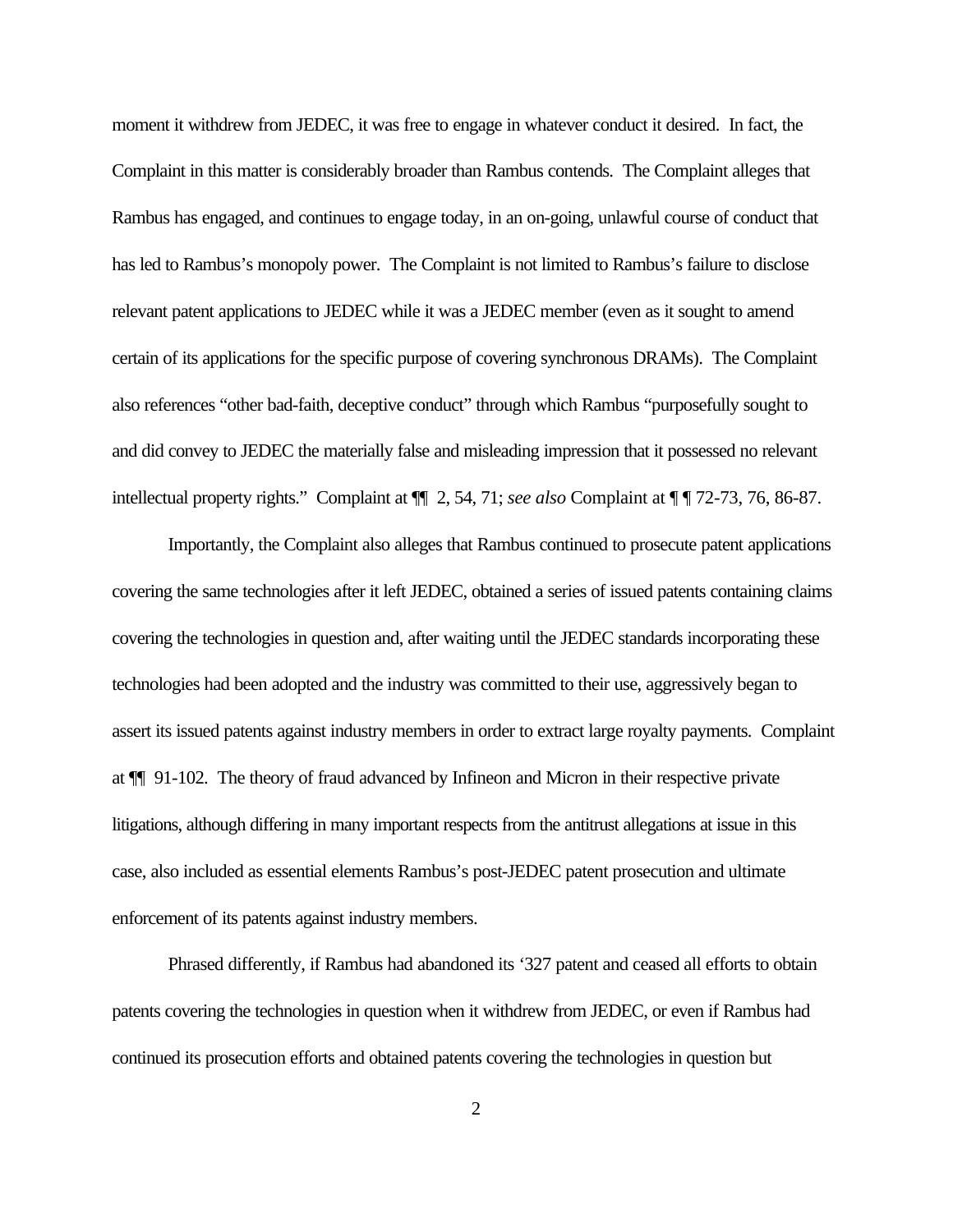determined never to enforce them, there would have been no antitrust violation and no grounds to allege fraud. Rambus's post-JEDEC conduct is a necessary element of any violation.

Rambus does not contest here that the requirements of the crime-fraud exception have been established and that it has lost privilege to a wide variety of materials, including attorney notes and billing records, communications between attorneys and Rambus representatives, and communications among Rambus representatives relating to attorney communications. Rambus Memorandum in Opposition to Complaint Counsel's Motion to Compel Discovery Relating to Subject Matters as to Which Rambus's Privilege Claims Were Invalidated on Crime-Fraud Grounds and Subsequently Waived, January 21, 2003, at 1 ("Rambus does not oppose Complaint Counsel's request for the document discovery ordered by Judge Payne and Judge McKelvie, or their request to question witnesses concerning the subject matter of such documents."). Rather, Rambus seeks to draw an artificial line between its conduct while a JEDEC member (including its efforts to broaden its patent applications) and its post-JEDEC conduct of continuing to broaden its patent applications and ultimately enforcing patents covering the identical technologies. Rambus's contrived distinction does not withstand scrutiny; Judge Timony correctly ruled that the crime-fraud exception to the attorneyclient and work product privileges applies equally to Rambus's on-going course of conduct after June 1996.

#### **I. RAMBUS HAS FAILED TO ESTABLISH GROUNDS FOR INTERLOCUTORY**

3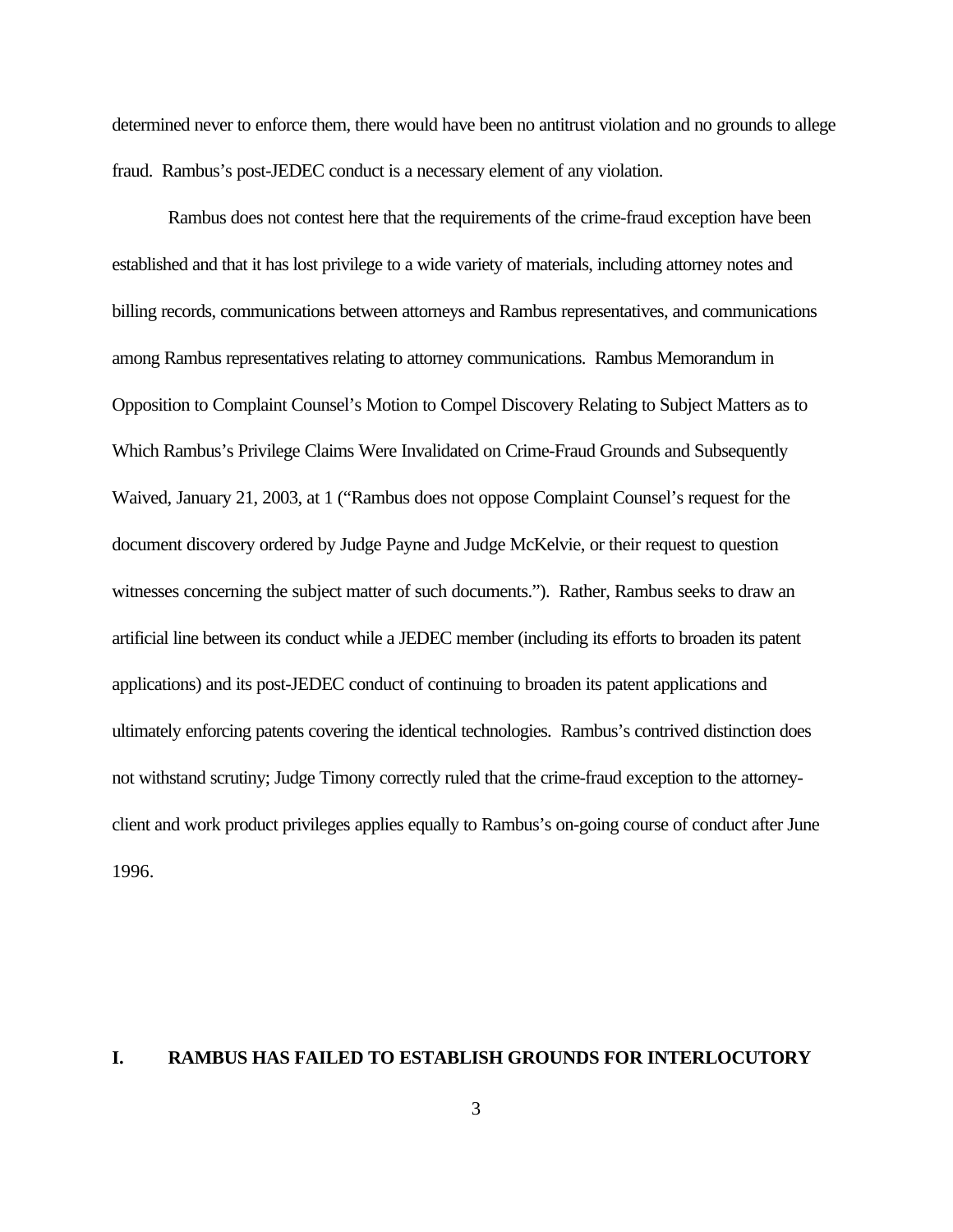## **APPEAL OR FOR RECONSIDERATION OF JUDGE TIMONY'S ORDER REGARDING DISCOVERY.**

**A. Rambus Has Failed To Demonstrate That Judge Timony's Discovery Order Involves A Controlling Question of Law or Policy, That There Is Substantial Ground For Difference of Opinion, That An Interlocutory Appeal Would Advance The Ultimate Litigation, Or That Subsequent Review Will Be Inadequate**

Certification of an application for interlocutory review requires a showing of (1) a controlling question of law or policy (2) as to which there is substantial ground for difference of opinion and (3) that an immediate appeal from the ruling may materially advance the ultimate termination of the litigation or (4) subsequent review will be an inadequate remedy. Commission Rule 3.23(b), 16 C.F.R.

§ 3.23(b). Rambus fails to satisfy any of these requirements.

The standards for interlocutory review are stringent. As Rambus itself has noted, "'[t]he

Commission generally looks with disfavor on interlocutory appeals, particularly those seeking review of

discovery rulings of an administrative law judge."<sup>1</sup> "Interlocutory appeals from discovery rulings merit

a particularly skeptical reception because they are particularly suited for resolution by the

Administrative Law Judge on the scene and particularly conducive to repetitive delay." *Schering-*

<sup>&</sup>lt;sup>1</sup> *In re Rambus Inc., Dkt. No.* 9302, 2002 WL 31840363 (F.T.C.), Rambus Inc.'s Answer to Non-Party Mitsubishi Electric & Electronics USA, Inc.'s Interlocutory Appeal of Order Denying Motion to Quash Subpoena or in the Alternative for Protective Order (Nov. 24, 2002), at 1, (*quoting In re Automotive Breakthrough Sciences, Inc.,* Dkt. No. 9275, 1996 FTC LEXIS 367 \*5 (Aug. 16 1996)); *see also In re Gillette Co.*, 98 F.T.C. 875, 875 (Dec. 1, 1981); *In re Schering-Plough Corp.,* Dkt. No. 9297, 2002 WL 31433937 (F.T.C.), Order Denying Motion of American Home Products Corporation to Stay Order, for Certification for Interlocutory Appeal and Application for Full Commission Review (Feb. 12, 2002)(*citing Gillette*). Interlocutory appeals in general are disfavored, as intrusions on the orderly and expeditious conduct of the adjudicative process. *Bristol- Meyers Co.*, 90 F.T.C. 273 (1977); *Schering-Plough, supra*; *In re Int'l Assoc. of Conf. Interpreters,* Dkt. No. 9270,1995 WL 17003147 (F.T.C.), 1995 FTC LEXIS 452, Order Denying Motion to Certify Interlocutory Appeal (Feb. 15, 1995).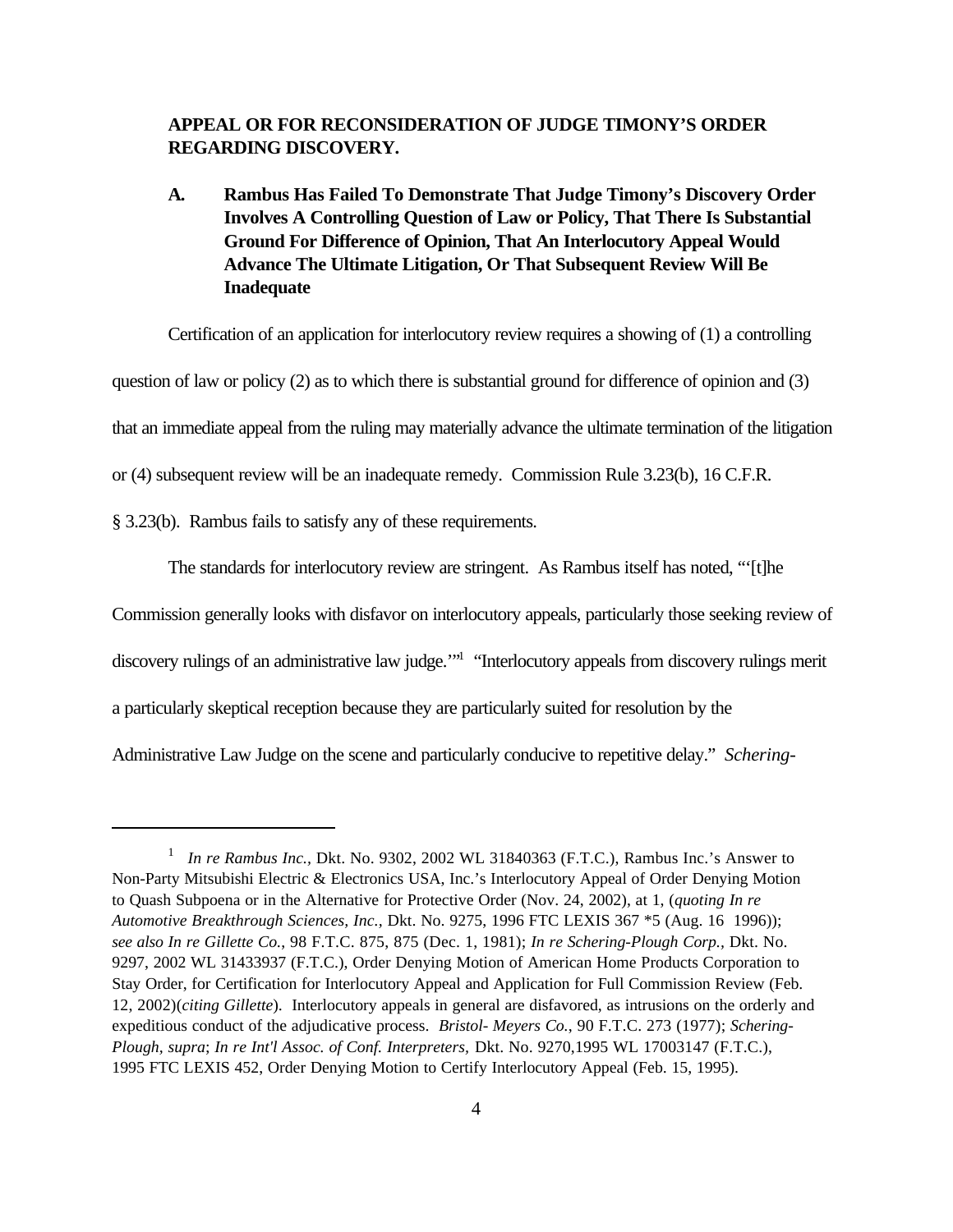*Plough, supra* (*citing In re Bristol Myers Co.*, 90 F.T.C. 273, 273 (Oct. 7, 1977)). Such is the case here. A ruling regarding privilege constitutes a discovery ruling. *See Schering-Plough, supra; In re Atlantic Richfield Co.*, 1978 FTC LEXIS 562, \* 7-8 (July 20, 1978). In addition, Your Honor should also note that an Administrative Law Judge has broad discretion to rule on discovery requests, and his determinations will be reversed only on a showing of clear abuse.<sup>2</sup>

Rambus has failed to demonstrate that Judge Timony's discovery order presents a "controlling question of law or policy" as to which there is "substantial ground for difference of opinion" pursuant to Rule 3.23(b). A question of law or policy is deemed controlling *only if* it may contribute to the determination, at an early stage, of a wide spectrum of cases." *In re Automotive Breakthrough Sciences, Inc*., Dkt. No. 9275; Dkt. No. 9277, 1996 FTC LEXIS 478, \*1, Order Denying Interlocutory Appeals (Nov. 5, 1996) (emphasis added).*<sup>3</sup>*

Commission precedent is clear; rulings regarding privileges do not involve a controlling question of law or policy.<sup>4</sup> Such is the case here – there is no controlling question of law or policy. Both the

<sup>2</sup> *In re Thompson Medical Co.*, 101 F.T.C. 385 (Mar. 11, 1983); s*ee also In re Ford Motor Co.,* Dkt. No. 9073, Order Denying Application for Review, 91 F.T.C. 502 (Mar. 16, 1978) (even if order denying respondent's motion to stay the proceedings and to consider other motions were subject to interlocutory review under Section 3.23, "it would be reversible only if there had been a clear abuse of discretion by the ALJ.").

<sup>3</sup> *See also Schering-Plough, supra* (*quoting Breakthrough Sciences*); *In re Hoechst Marion Roussel, Inc.*, Dkt. No. 9293, 2000 FTC LEXIS 155, \*16, Order Denying Motion for Interlocutory Appeal (Oct. 25, 2000) (*quoting Breakthrough Sciences*).

<sup>4</sup> *See, e,g, In re Atlantic Richfield Co.*, 1978 FTC LEXIS 568, \*1 (Oct. 3, 1978) (order requiring Complaint Counsel to return documents to respondent which respondent had inadvertently produced would not involve a controlling question of law or policy); *In re R.J. Reynolds Tobacco Co.*, 1998 WL 34060098 (F.T.C.) (Sept. 24, 1998) (Order Denying Respondents' Motion to Compel Complaint Counsel to Provide a More Complete Privilege Log did not involve a controlling question of law or policy as to which there is substantial ground for difference of opinion).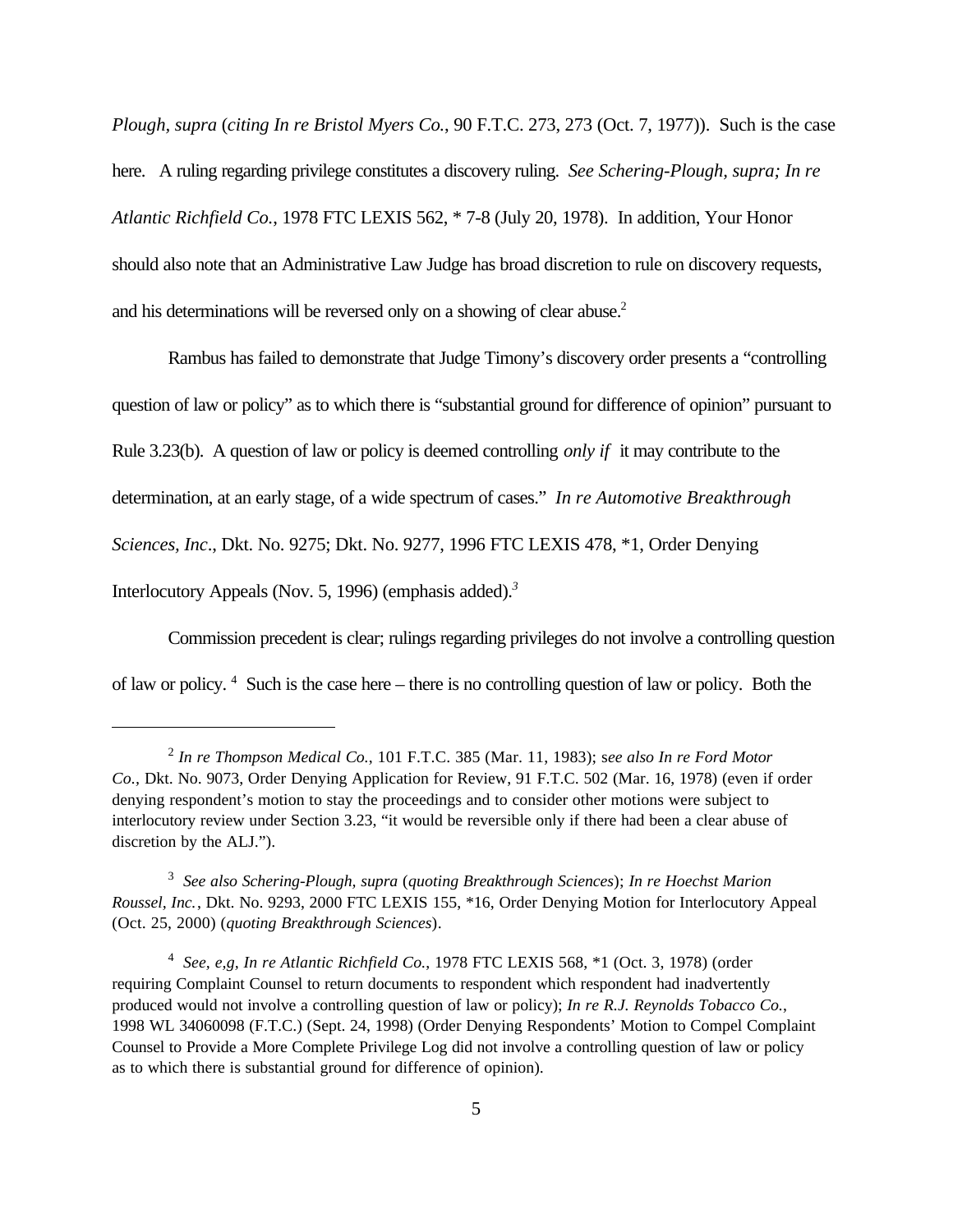attorney-client privilege and the crime-fraud exception are well-settled doctrines of law. Judge Timony's ruling simply involves the discretionary application of those well-settled legal doctrines to the facts of this case. *See Pritchard-Keang Nam Corp. v. Jaworski*, 751 F.2d 277, 280 (8<sup>th</sup> Cir. 1984) ("application of the crime-fraud exception is committed to the district court's discretion.").<sup>5</sup> Interlocutory review is not appropriate where the ruling in question was simply committed to the trial judge's discretion and did not involve disputed and controlling questions of law. *See* 9 J. Moore, *Moore's Federal Practice* ¶ 110.22[5] (2d ed. 1986) (review for abuse of discretion not suited to § 1292(b) because there is no controlling question of law).

Rambus also cannot satisfy the requirement of section 3.23(b) that there be "substantial ground for difference of opinion." That element requires a finding that "the question presents a novel or difficult legal issue. It is this unsettled state of the law that creates a 'substantial ground for difference of opinion' and triggers certification." *Int'l Assoc. of Conf. Interpreters, supra*; *Schering-Plough, supra* (*quoting Conf. Interpreters*). As previously noted, both the attorney-client privilege and the crime-fraud exception are well-settled legal doctrines.

The section 1292(b) cases cited by respondent do not support interlocutory review here. For example, *Garner v. Wolfinbarger*, 430 F.2d 1093 (5<sup>th</sup> Cir. 1970), involved the "availability vel non" of the attorney-client privilege of the corporation as against its stockholders. While that issue was deemed to be a controlling question of law as opposed to a question of fact or matter for the discretion of the trial court, no such issue as to the applicability of the attorney-client privilege "vel non" is involved

<sup>&</sup>lt;sup>5</sup> The court in *Pritchard-Keang* did not find a controlling question of law, and the opinion does not discuss why interlocutory review was proper under § 1292(b).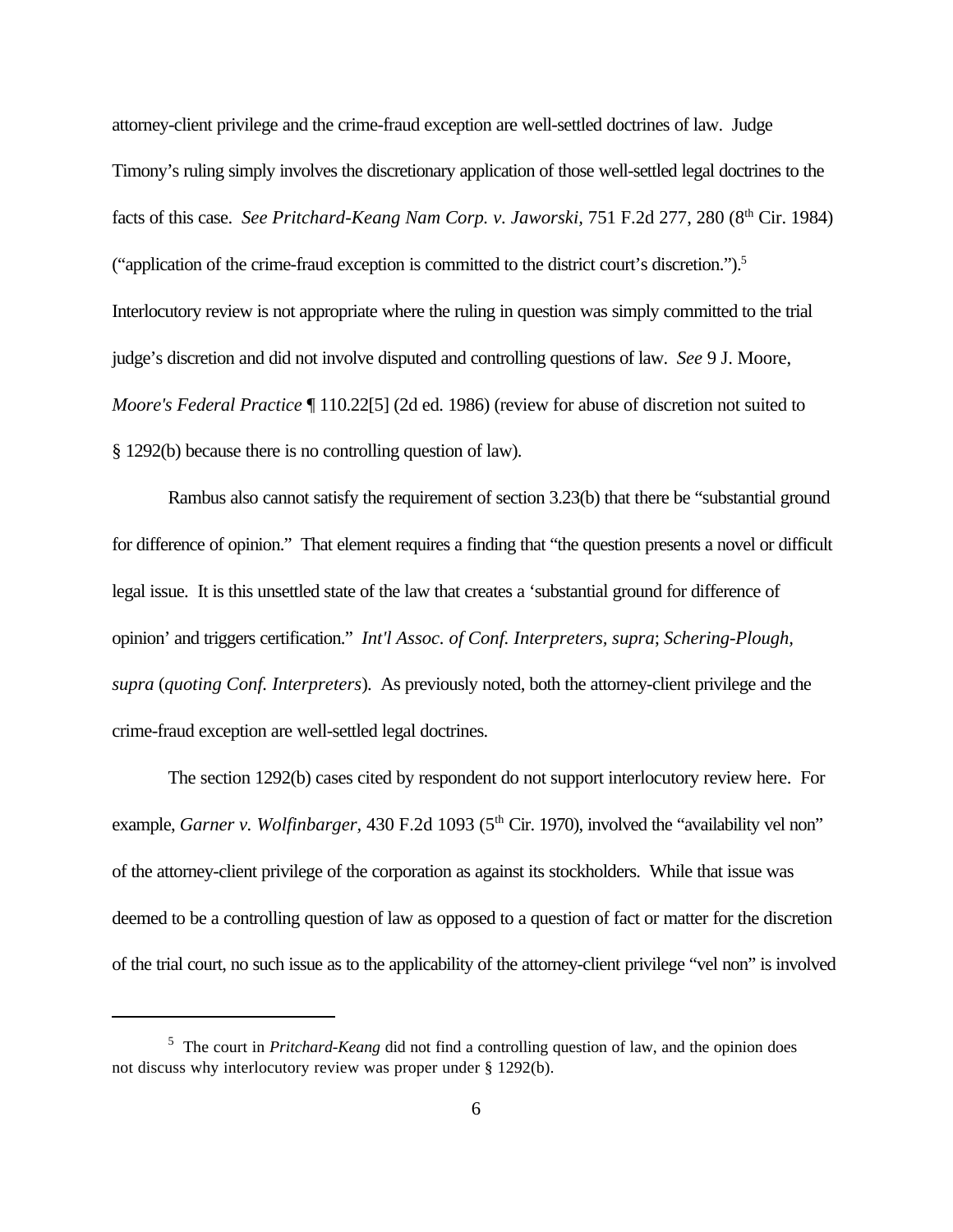here. Similarly, in *Columbia/HCA Healthcare Corporation Billing Practices Litigation,* 293 F.3d 289 (6th Cir. 2002), there was substantial diversity of views among the circuits as to the availability and scope of a "selective waiver" theory regarding the attorney-client privilege. In contrast, the crime-fraud exception to the attorney-client privilege is well established.<sup>6</sup>

Rambus has not demonstrated that an immediate appeal will materially advance the ultimate termination of the litigation or that subsequent review will be an inadequate remedy. An appeal at this stage would serve only to delay this litigation. Subsequent review would be an adequate remedy because the Commission will be presented with a full evidentiary record (minus the destroyed documents) and can make *de novo* factual determinations based on what it deems to be properly admitted evidence. *Cf. In re Herbert R. Gibson, Sr.,* Dkt. 9016. 90 F.T.C. 275, Order Granting Respondents' Appeal of Administrative Law Judge's Refusal to Certify Motion to Dismiss for Lack of Public Interest, and Denying Aforesaid Motion (Dec. 12, 1997) (respondents were not prejudiced by the law judge's refusal to certify their motion to dismiss, because the matter was now before the

<sup>6</sup> The mandamus cases cited by Rambus likewise are inapposite. The issuance of a writ of mandamus requires a showing "(1) that petitioner have no other 'adequate means to attain the [desired] relief,' and (2) that petitioner meet its burden of showing that its right to the writ is 'clear and indisputable.'" *Haines v. Liggett Group Inc.*, 975 F.2d 81, 89 (3rd Cir. 1992), *quoting Kerr v. United States Dist. Court,* 426 U.S. 394, 403 (1976)). Further, once these two prerequisites are met, "the court's decision whether to issue the writ is largely one of discretion." *Haines v. Liggett*, 975 F.2d at 89, *citing Kerr,* 426 U.S. at 403. Thus, a petition for a writ of mandamus does not require any showing that the issue involves a "controlling question of law." Nevertheless, Rambus fails to satisfy even the standards for a writ of mandamus. *See*, *e.g*., *In re Rambus Inc.,* 7 Fed.Appx. 925, 2001 WL 392085 (Fed. Cir. 2001) (cited by Rambus in its motion) (holding that Rambus had not shown entitlement to a writ of mandamus).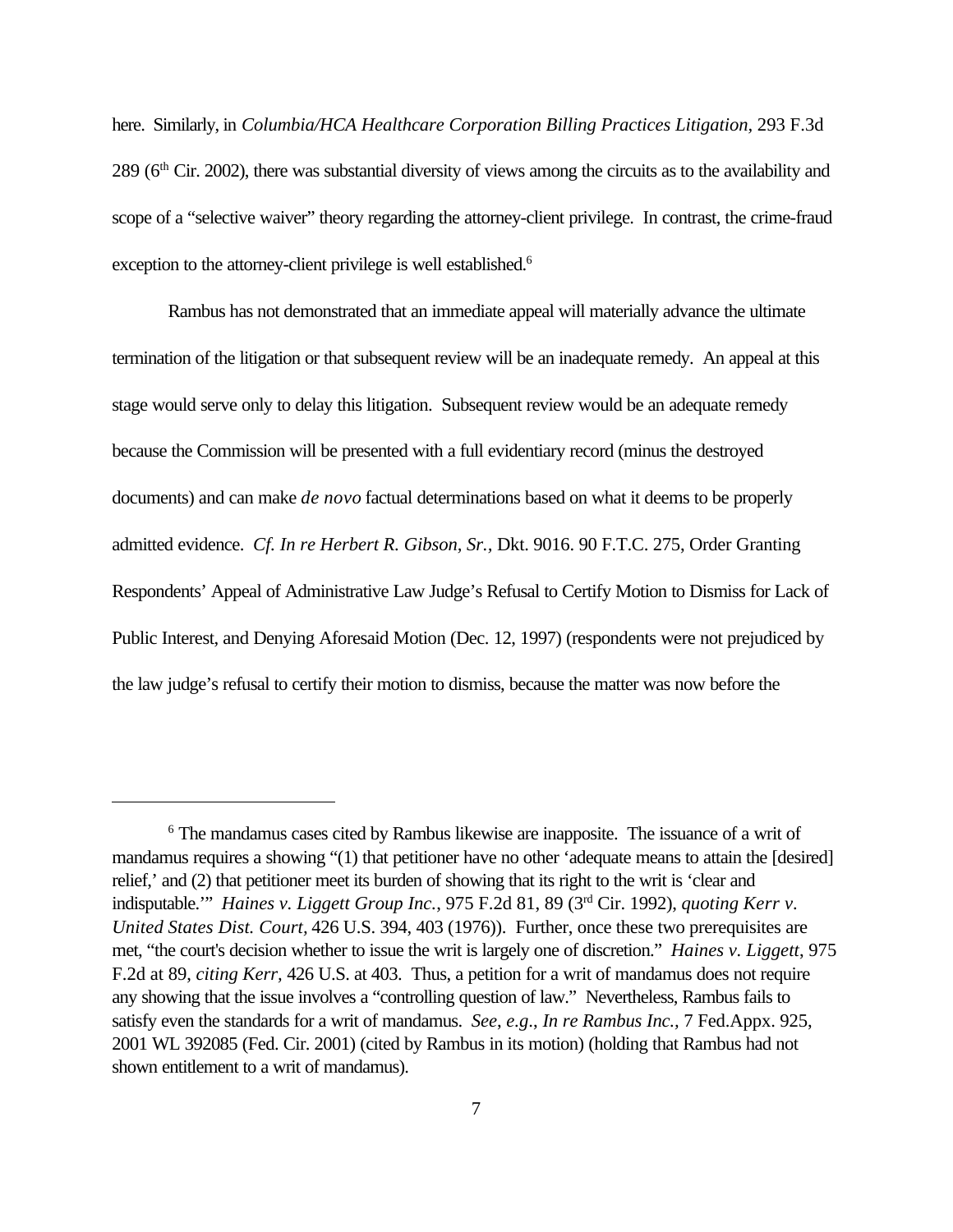Commission for de novo consideration and determination).<sup>7</sup>

# **B. Rambus Has Failed To Show That Reconsideration of Judge Timony's Discovery Order Is Necessary To Correct A Clear Error Or To Prevent Manifest Injustice**

Reconsideration is limited to "exceptional circumstances." *Bhatnagar v. Surrendra Overseas Limited,* 52 F.3d 1220, 1231 (3rd Cir. 1995); *see also Above the Belt, Inc. v. Mel Bohannan* Roofing, Inc., 99 F.R.D. 99, 101 (E.D. Va. 1983) (motions to reconsider should be rare).<sup>8</sup> Rambus has not stated a case for reconsideration.

Rambus fails to satisfy any of the three bases on which a motion for reconsideration may be entertained. Reconsideration is appropriate *only*: (1) if the court is presented with newly discovered evidence, (2) if there is an intervening change in controlling law, or (3) the court committed clear error or the initial decision was manifestly unjust. *School District No. 13, Multnomah County, Oregon v. AD and S, Inc.,* 5 F.3d 1255, 1263 (9<sup>th</sup> Cir. 1993). First, Rambus's Application presents no "newly discovered evidence." Second, there has been no "intervening change in controlling law."

Thus, reconsideration of Judge Timony's discovery order would be appropriate only if Rambus

<sup>7</sup> In *Gibson*, respondents filed a direct appeal to the Commission after the ALJ refused to certify the matter; and the Commission accepted the appeal because the ALJ did not have authority to rule on the motion in question (to dismiss for lack of public interest).

 $8$  We also note the recent observation of Judge Posner, then sitting by designation as a trial judge, that a judge succeeding another trial judge midstream during a case "may not reconsider his predecessor's rulings with the same freedom that he may reconsider his own rulings." *SmithKline Beecham Corp. v. Apotex Corp.,* No. 98 C 3952 (N.D. Ill. Mar. 3, 2002), Slip Op. at 3. The law of the case doctrine in these circumstances "reflects the rightful expectation of litigants that a change of judges mid-way through a case will not mean going back to square one." *Id.* Thus, the successor judge "is not free to [alter rulings of the previous judge] merely because he has a different view of the law or facts from the first judge." *Id., quoting Williams v. C.I.R.*, 1 F.3d 502, 503 (7<sup>th</sup> Cir. 1993).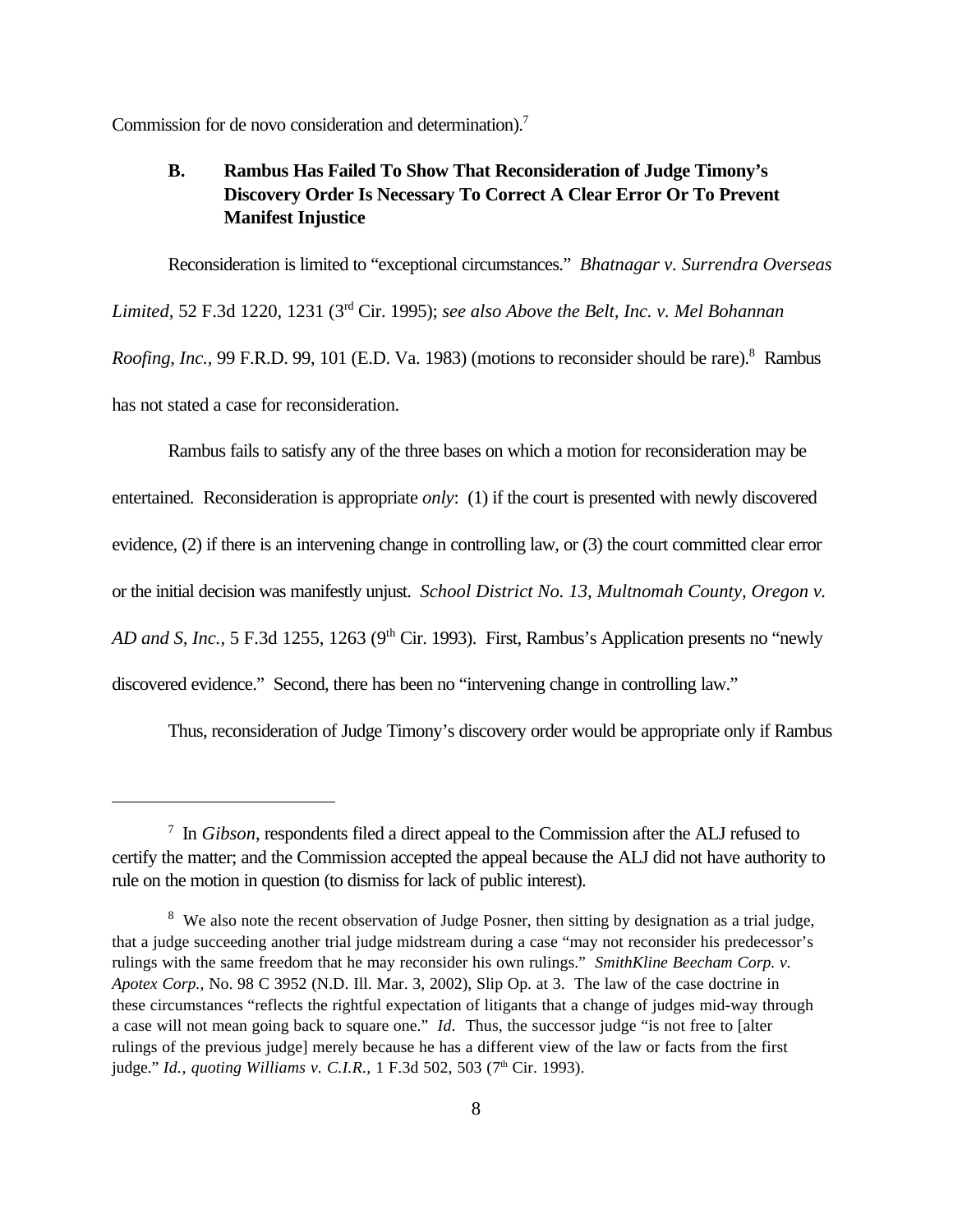could show that Judge Timony made a "clear error" or that reconsideration of his ruling is necessary to "prevent manifest injustice." As this last factor relates to the merits of Rambus's Application, it is more fully addressed in Section II, below. It is clear, however, that Judge Timony's Order reached the correct result, and certainly does not work a "manifest injustice."

Whether an order results in "manifest injustice" depends in part on the consequences of the ruling. *United States v. Roberts*, 987 F.2d 17, 21-22 (1<sup>st</sup> Cir. 1992) (district court should consider, among other things, the nature of the case and "the effect of granting (or denying) the motion on the administration of justice"). The cases cited by Rambus do not demonstrate that Judge Timony's ruling resulted in manifest injustice. For example, in *Logan v. Zimmerman Brush Co.,* 455 U.S. 422 (1982), the issue before the Court was "whether a State may *terminate a complainant's cause of action* because a state official, for reasons beyond the complainant's control, failed to comply with a statutorily mandated procedure." 455 U.S. at 424 (emphasis added). The Court held that dismissal was improper because a cause of action is a species of property protected by the Fourteenth Amendment's Due Process Clause, and "the State may not finally destroy a property interest without first giving the putative owner an opportunity to present his claim of entitlement." *Id.* at 428, 434. Judge Timony's ruling does not destroy a property right.

Similarly, in *Greene v. Union Mutual Life Insurance Co. of America*, 764 F.2d 19 (1<sup>st</sup> Cir. 1985), the order in question resulted in *dismissal of the entire complaint*, possibly as a result of clerical error or because the plaintiff's choice of words inadvertently led the judge into using the incorrect legal standard. That order caused far more drastic consequences than at issue here. The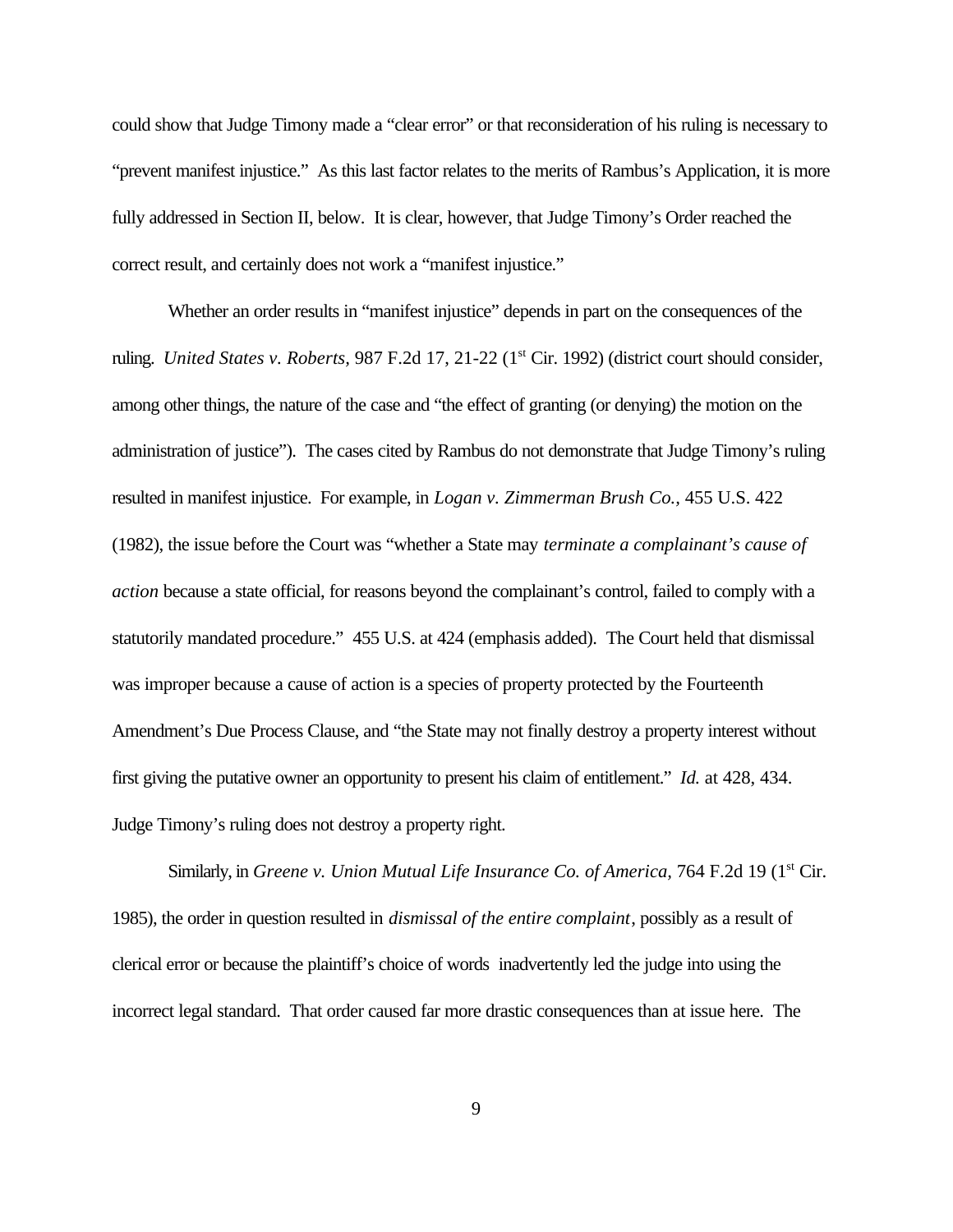First Circuit held that the district court should consider whether its ruling resulted in an injustice.<sup>9</sup>

Finally, the ruling in *School District No. 13 v. ADandS, Inc.,* 5 F.3d 1255, resulted in summary judgment in favor of defendants. The Ninth Circuit held that the district court's refusal to reconsider its ruling on the basis of 21,000 pages of documents not previously presented to the court "may have been harsh," but, under the circumstances, was not an abuse of discretion. 5 F.3d at 1263.

Simply put, Judge Timony's discovery order was not an abuse of discretion, and Rambus has presented nothing here that justifies reconsideration of Judge Timony's Order. To reconsider Judge Timony's ruling would be inefficient, and likely encourage Rambus to seek reconsideration of *every* order Judge Timony issued. "It is hard to imagine a less efficient means to expedite the resolution of cases than to allow the parties unlimited opportunities to seek the same relief simply by conjuring up a new reason to ask for it." *Potter*, 199 F.R.D. at 553. Should Your Honor grant Rambus's Application, "there would be no conclusion to motions practice, each motion becoming nothing more than the latest installment in a potentially endless serial that would exhaust the resources of the parties," as well as the time and "patience" of Your Honor. *Id.*

#### **II. JUDGE TIMONY'S RULING REGARDING CRIME-FRAUD WAS CORRECT.**

In order to make a *prima facie* showing that the crime-fraud exception to the attorney-client privilege applies, the moving party must demonstrate that there is "reasonable cause to believe that the attorney's services were utilized in furtherance of the ongoing unlawful scheme." *United States v. Martin*, 278 F.3d 988, 1001 (9th Cir. 2002) (*quoting* In *re Grand Jury Proceedings*, 87 F,3d 377,

<sup>9</sup> *See also United States v. Roberts,* 978 F.2d 17. *Roberts* (cited by respondent) was a criminal case in which the ruling in question called for the suppression of evidence that the defendant manufactured a controlled substance with intent to distribute.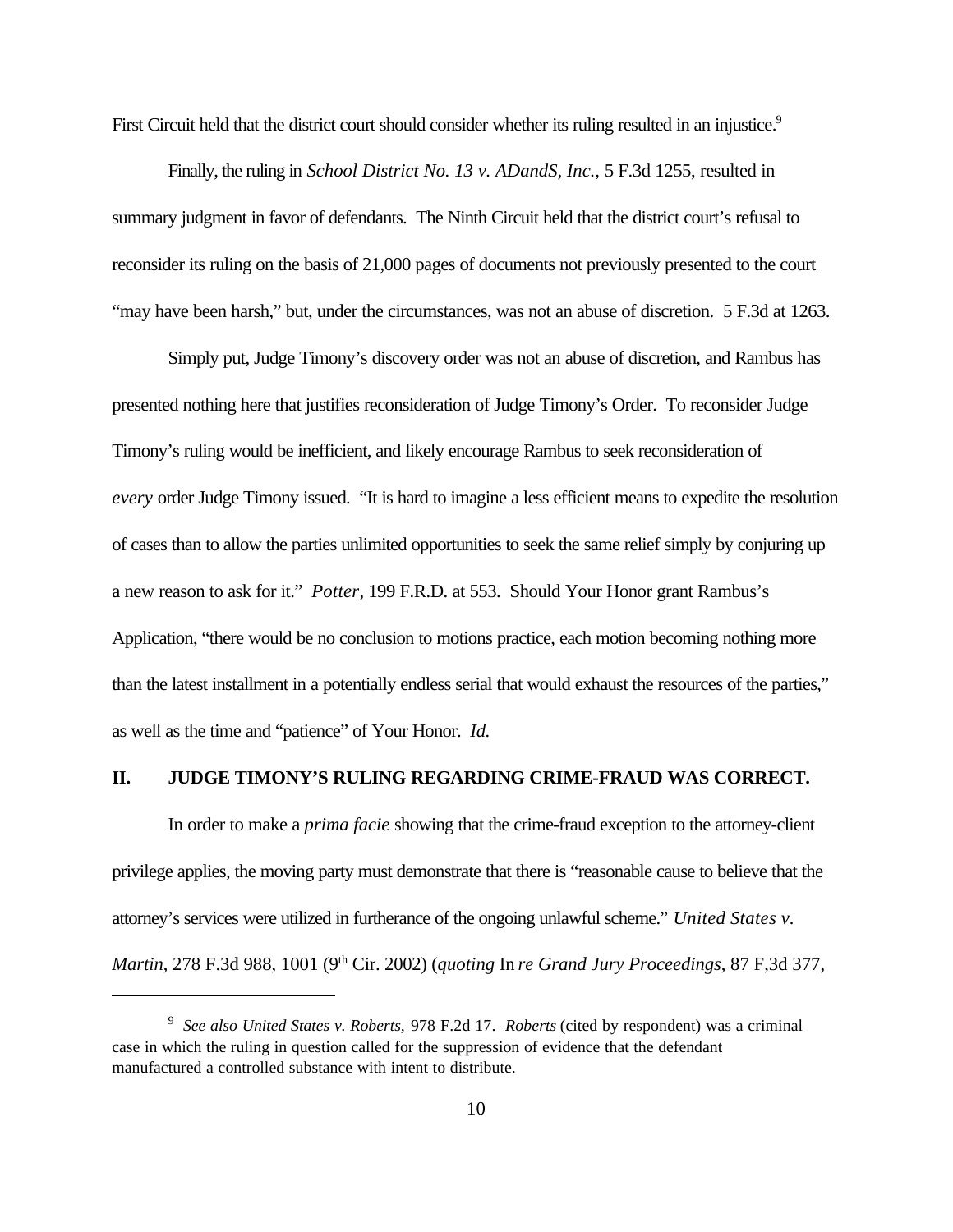381 (9th Cir. 1996)); *see also United States v. Zolin*, 491 U.S. 554, 563 (1989).

## **A. Judge Timony Correctly Found That Complaint Counsel Made a Prima Facie Case for the Application of the Crime-Fraud Exception**

Judge Timony had ample evidence at his disposal to support his ruling that a *prima facie* case for the application of the crime-fraud exception had been made. Indeed, while the documentary and testimonial evidence attached to Complaint Counsel's Motion To Compel Discovery Relating To Subject Matters As To Which Rambus's Privilege Claims Were Invalidated On Crime-Fraud Grounds And Subsequently Waived ("Waiver Motion") was sufficient, Complaint Counsel also submitted additional directly relevant evidence in support of its Motion for Default Judgment Relating to Respondent Rambus Inc.'s Willful, Bad-Faith Destruction of Material Evidence ("Motion for Default Judgment") and Motion To Compel An Additional Day Of deposition Testimony of Richard Crisp ("Crisp Motion"). This evidence clearly establishes the two elements of the crime-fraud exception, that there be *prima facie* evidence of fraud and that the attorney-client communications or attorney work product in question be somehow related to the alleged fraud.

> **1. Rambus's Communications with Its Counsel Were in Furtherance of Its Unlawful Scheme to Monopolize By Withholding Relevant Information from JEDEC, Obtaining Patents Covering Technology Incorporated In JEDEC's Standards and Enforcing Those Patents Against Industry Members**

Documents and testimony reviewed by Judge Timony establish that Rambus pursued a scheme, contrary to its obligations as a JEDEC member and to duties imposed under the patent and antitrust laws, to continue to prosecute existing patent applications containing claims covering, and to amend pending patent applications to add claims to cover, technologies under consideration by JEDEC, all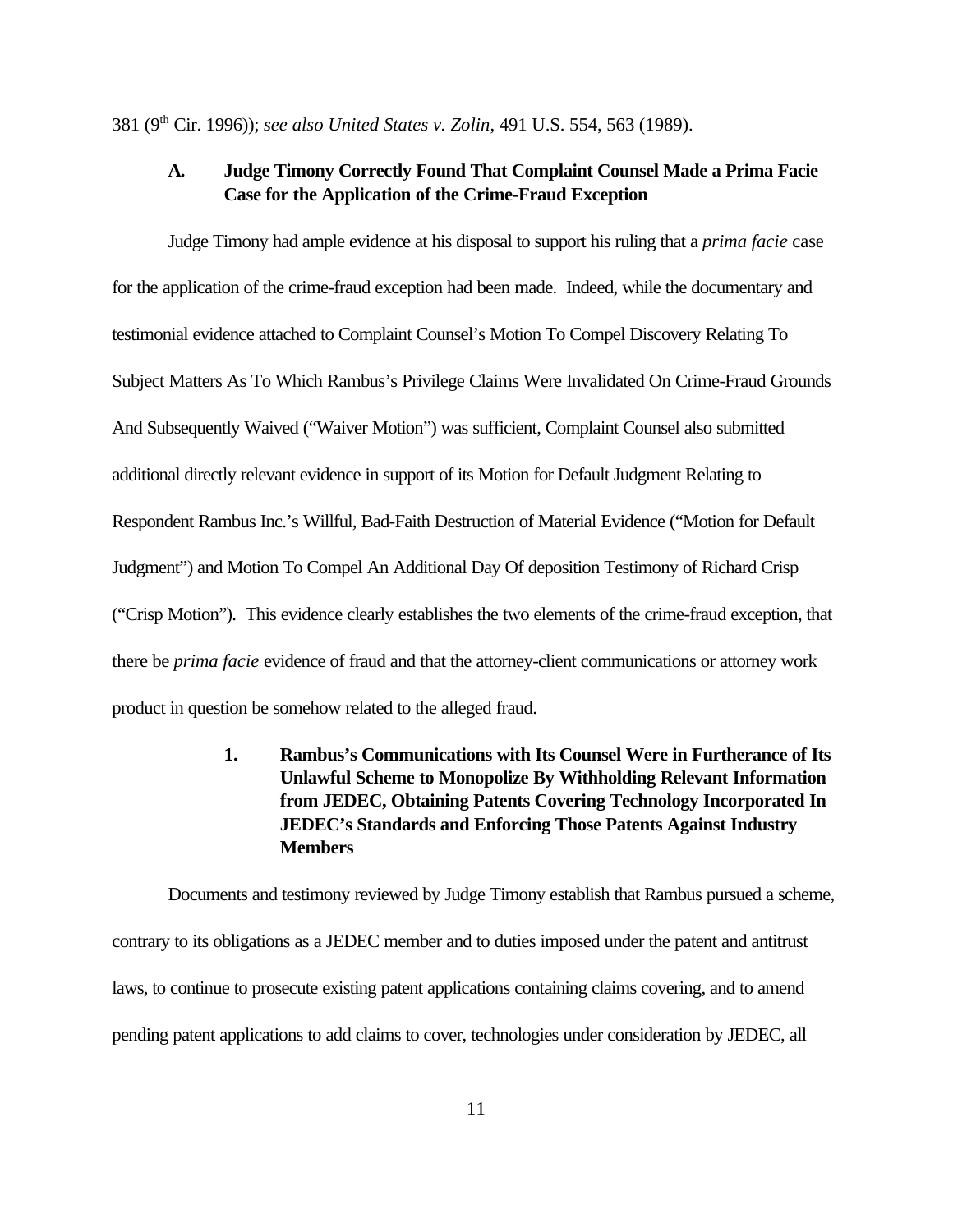without informing JEDEC, and later to enforce its patents against the industry in order to collect royalties.

At the time Rambus was a member of JEDEC, the EIA Legal Guides (which also applied to JEDEC) established a "basic rule" that standardization programs conducted by the organization "shall not be proposed for or indirectly result in . . . restricting competition, giving a competitive advantage to any manufacturer, [or] excluding competitors from the market." EIA Legal Guides, March 14, 1983, JEDEC0009277-9285 at JEDEC0009282 [Tab 1] [quoted in Complaint, ¶ 19.] Consistent with this commitment, JEDEC has sought to avoid, where possible, use of patented technologies in its standards, and has imposed an obligation on all JEDEC participants that they "inform the meeting of any knowledge they may have of any patents, or pending patents, that might be involved in the work [JEDEC is] undertaking." JEDEC Manual of Organization and Procedure JEP21-I, October 1993, JEDEC0009323-9351 at JEDEC0009341 [Tab 2] [quoted in Complaint, 1 21; see also Complaint, 1 20]. Rambus representatives understood that participating in JEDEC, while failing to disclose the existence of relevant patent applications, created a risk that the patents might be rendered unenforceable. Lester Vincent, Handwritten Notes, March 27, 1992, R203254 [Tab 3]; May 4, 1993, Letter from Vincent to Crisp, Attaching Presentation Entitled "Patents and Industry Standards," V1231 (4/11/01) 320:6-321:5, Rambus v. Infineon and Vincent Dep. (3/14/01) 191:3-192:16, 198:14-23, Rambus v. Infineon [Tab 6]; Diepenbrock Dep. (3/14/01) 147:22-148:25, Rambus v. Infineon and Diepenbrock Dep. (4/11/01) 262:8-263:12, Rambus v. Infineon [Tab 7].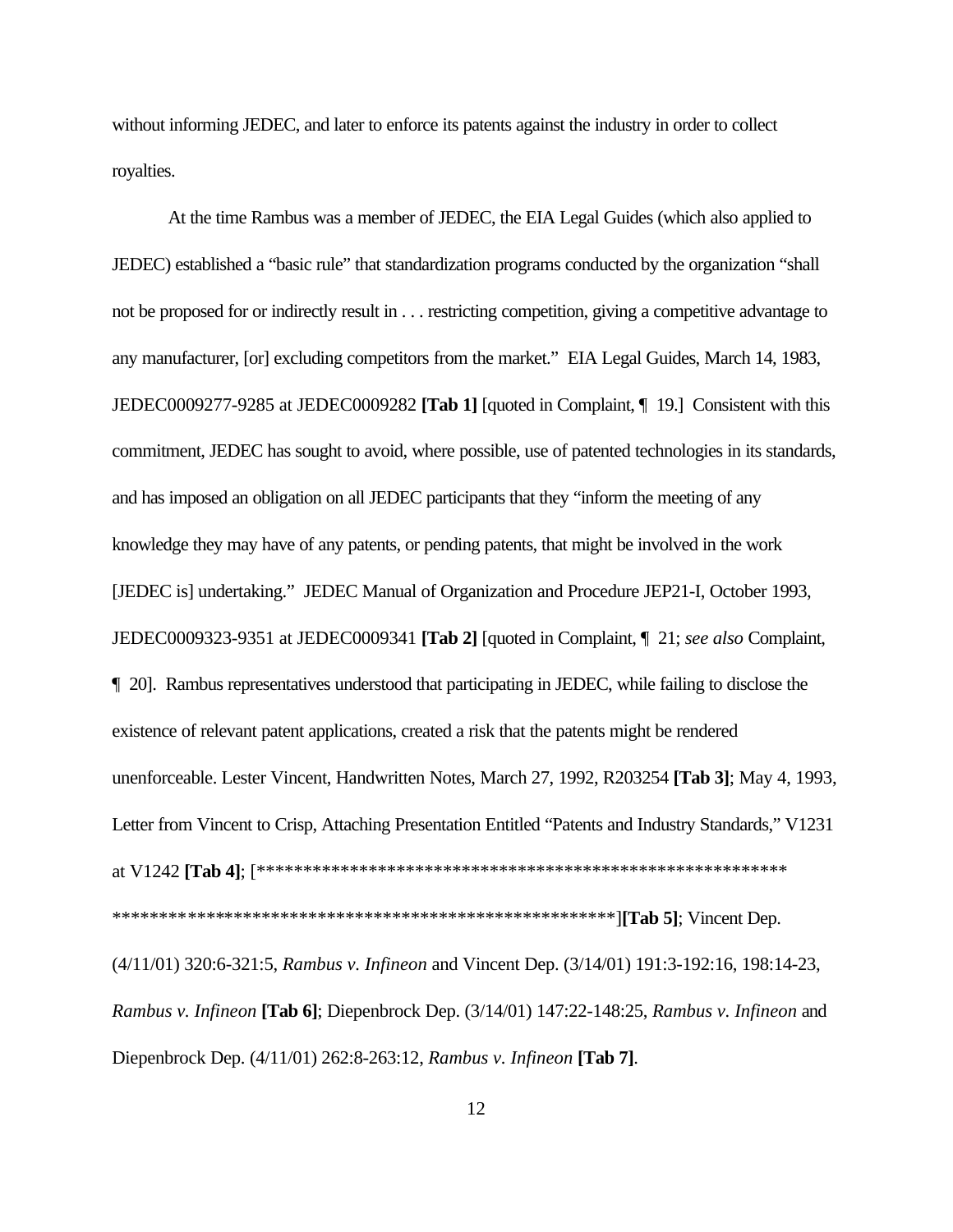In February and April 1992, Billy Garrett and Richard Crisp respectively observed proposals at JEDEC to incorporate various technologies into the proposed SDRAM standard. Shortly thereafter, Richard Crisp apparently discussed with his boss, Allen Roberts, Rambus's Vice President responsible for intellectual property, a proposal to add claims to Rambus's pending patent applications covering certain of the technologies that had been presented at JEDEC. Mr. Roberts, in turn, met with outside patent counsel Lester Vincent to discuss adding claims covering these technologies to Rambus's pending patent applications. *See* Lester Vincent, Handwritten Notes, May 2 [or 12], 1992, R202989 **[Tab 8]**. Shortly thereafter, Rambus CEO Geoff Tate prepared a draft five year business plan, in which he wrote:

For about 2+ years a JEDEC committee has been working on the specifications for a Synchronous DRAM. No standard has yet been approved by JEDEC. Our expectation is a standard will not be reached until end of 1992 at the earliest . . . [W]e believe that Sync DRAMs infringe on some claims in our filed patents; and that there are additional claims we can file for our patents that cover features of Sync DRAMs. Then we will be in position to request patent licensing (fees and royalties) from any manufacturer of Sync DRAMs.

June 1992 Draft of Rambus Business Plan, R46394 at R46408-410 **[Tab 9]**.

In the final version of the business plan, prepared in September 1992, Mr. Tate further explained:

Rambus expects the patents will be issued largely as filed and that companies will not be able to develop Rambus-compatible or Rambus-like technology without infringing on multiple fundamental claims of the patents …. Rambus' patents are likely to have significant applications other than for the Rambus Interface.

September 1992 Rambus Business Plan, R169923 at R169929 **[Tab 10]**.

Shortly thereafter, Richard Crisp was asked to address Rambus's Board of Directors concerning "the

SDRAM status at JEDEC, the Rambus patent strategy and system level difficulties with SDRAMs."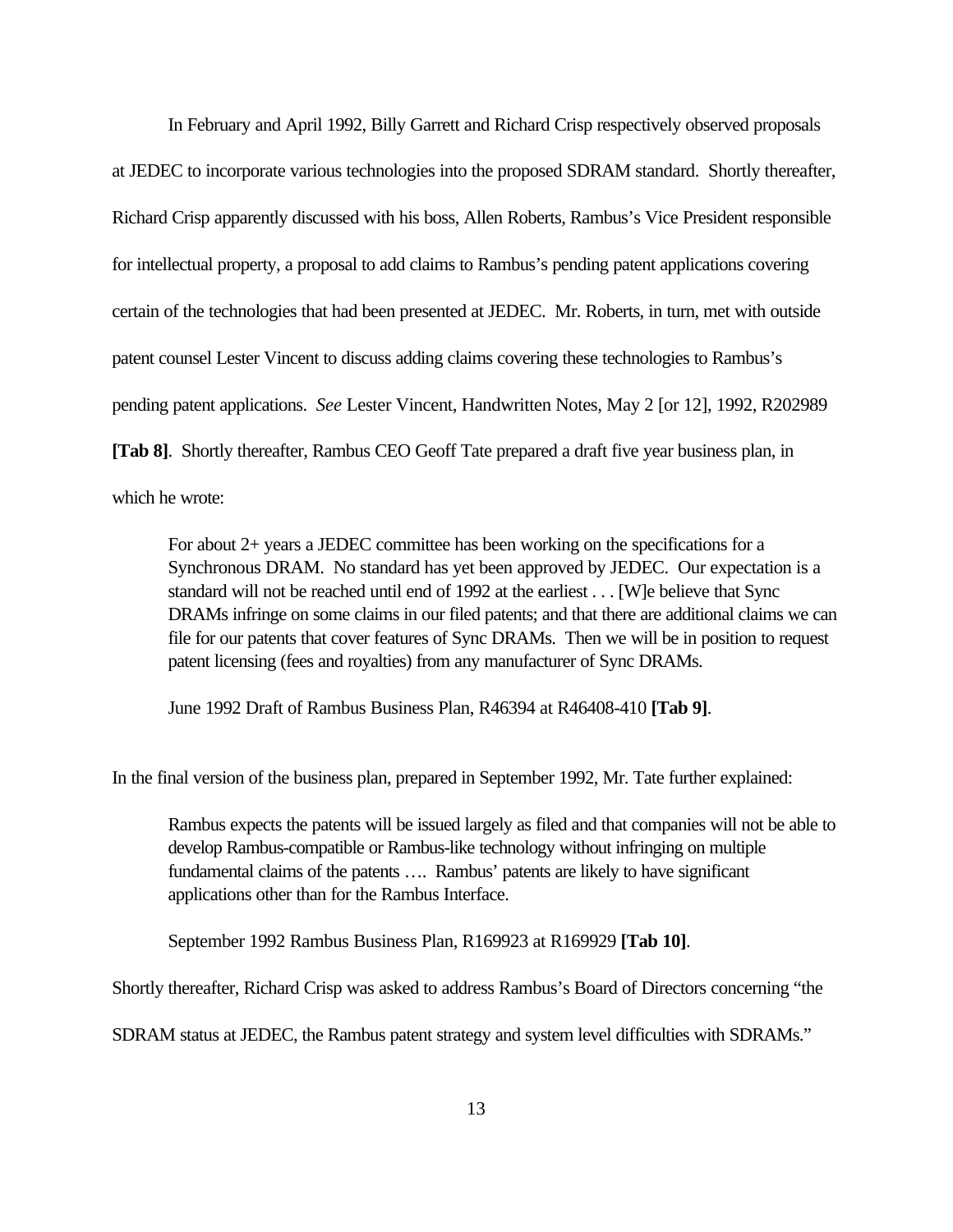See Rambus Board of Directors Minutes, October 22, 1992, R28106 at R28107 [Tab 11].

| While Richard Crisp and other Rambus representatives were attending JEDEC meetings on a                  |
|----------------------------------------------------------------------------------------------------------|
| regular basis, Mr. Crisp and others at Rambus were working to broaden Rambus's pending patent            |
| applications to cover the technologies discussed in JEDEC. Vincent Notes, September 25, 1992,            |
| R203940 [Tab 12] ("- What to include in divisional applications: 2) DRAM - programmable                  |
| latency via control reg[ister] = > so cause problem w/synch[ronous] DRAM 4) using phase                  |
| lock loops on DRAM,"); <i>Id.</i> at R203943 ("Richard $\Rightarrow$ will get me copy of the  synch DRAM |
|                                                                                                          |
|                                                                                                          |
|                                                                                                          |
|                                                                                                          |
|                                                                                                          |
|                                                                                                          |
|                                                                                                          |

R202996<sup>10</sup> [Tab 14]. The effort to develop patent claims that could be enforced against synchronous

THE WITNESS: That's correct.

<sup>&</sup>lt;sup>10</sup> Crisp testified at the Infineon Trial:

And the ideas that you had to add claims to the Rambus patent applications for the  $Q$ mode register and for programmable CAS latency, those were ideas that were spurred on by your attendance at the JEDEC meeting in April and May and participating in this SDRAM standardization effort, right?

Yeah. Those were our inventions. We had invented those for the RDRAM....  $\mathbf{A}$ 

THE COURT: I think the question, Mr. Crisp, is was it your objective in meeting with the lawyer to add those claims if they weren't already there?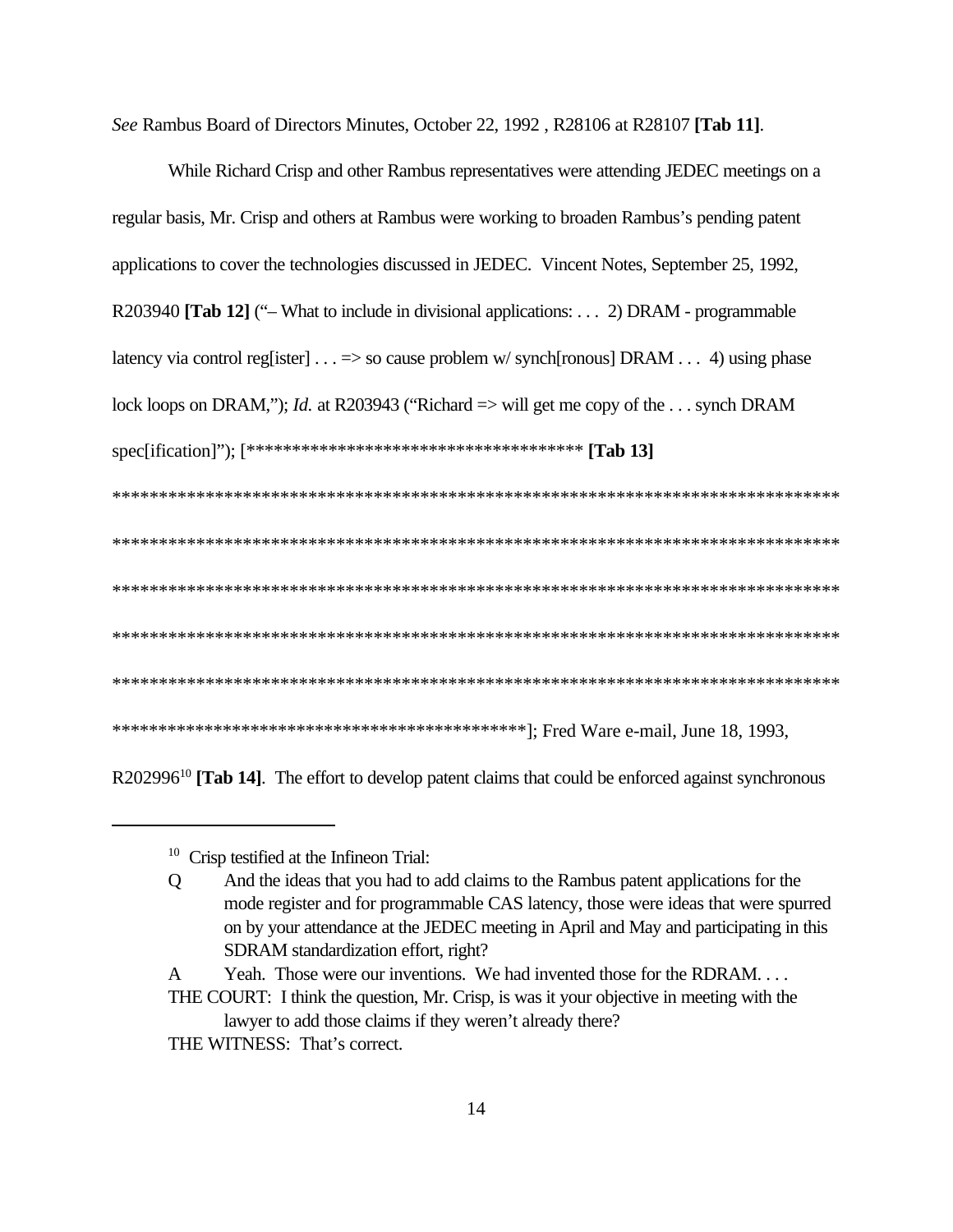DRAMs reached the highest levels of the company. See e.g., Handwritten Notes of Vincent, dated January 10, 1994 at R203314 [Tab 16] (reporting on conference with Tate and others concerning "Enforcement: Sync DRAMs . . . - config registers, - programmable latency, - PLLs").

On multiple occasions, Richard Crisp observed discussions within JEDEC of technologies that he believed were covered by claims in Rambus's pending patent applications; although he promptly informed officers and employees of Rambus on each occasion, he did not inform JEDEC. Richard Crisp e-mail, September 14, 1994, at R69546 [Tab 17] ("NEC PROPOSES PLL ON SDRAM!!!"); Crisp e-mail, May 24, 1995, R69579 [Tab 18] "As far as intellectual property issues go here are a few ideas: ... DRAM with programmable access latency"). Indeed, a number of documents written while Rambus was still participating in JEDEC reflect review our current issued patents and see what we have that may work against them"). 

Testimony of Richard Crisp, *Infineon* Trial, May 2, 2001 at 132-134 [Tab 15].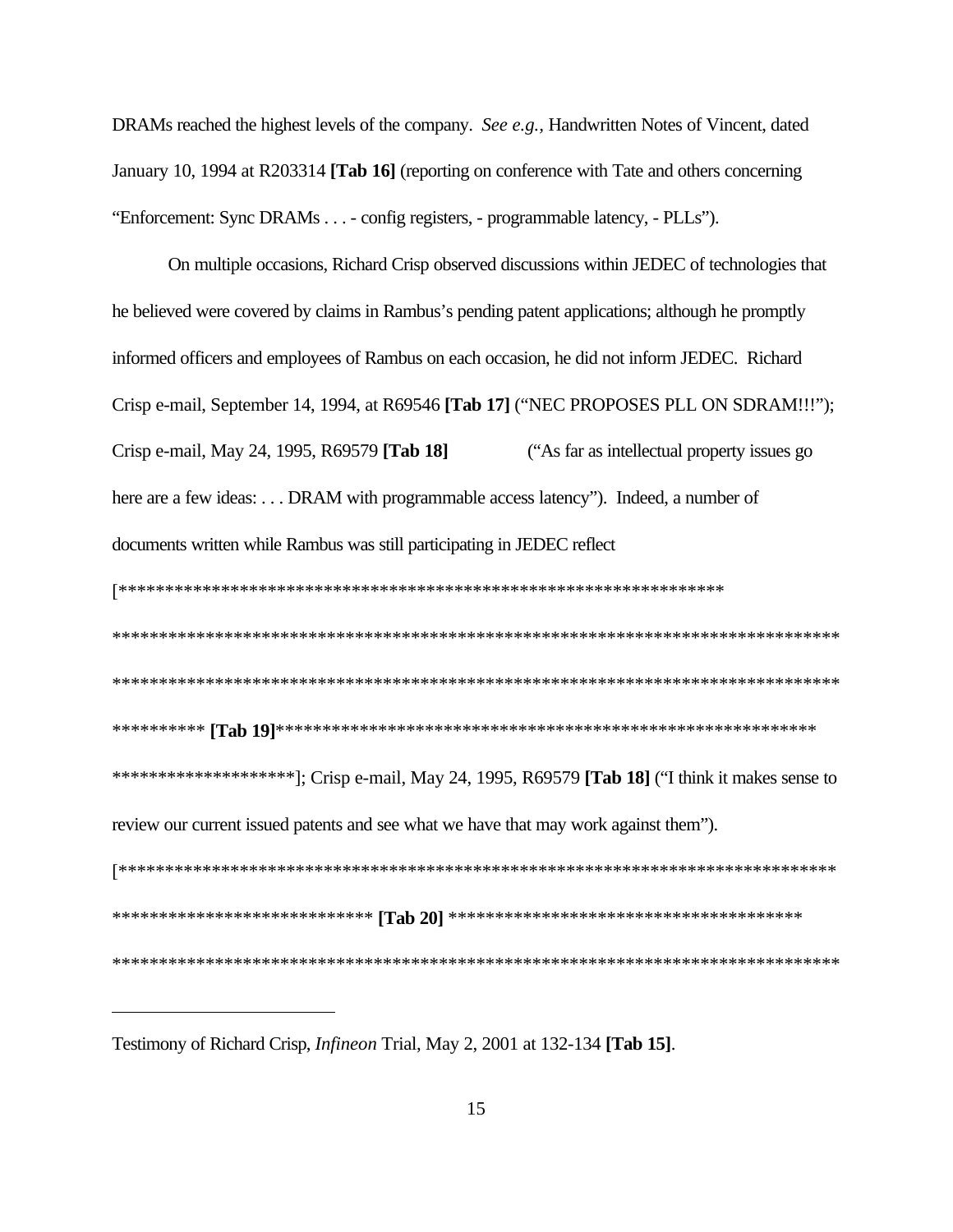\*\*\*\*\*\*\*\*\*\*\*\*\*\*\*\*\*\*\*\*\*\*\*\*\*\*\*\*\*\*\*\*\*]; Tate Trial testimony.<sup>11</sup>

After it withdrew from JEDEC, Rambus continued with its scheme of developing and prosecuting patent applications in order to obtain issued patents containing claims covering the JEDEC standards. Rambus continued to prosecute its pending Application No. 07/847,692, for example; this application, which contained claims relating to on-chip PLL/DLL technology, issued as U.S. Patent No. 5,657,481 in August 1997. Rambus also filed new patent applications intended to cover the same technologies that had been the subject of earlier patent applications. For example, in February 1997, Rambus filed Application No. 08/798,525, specifically described as a continuation of Application Nos.

A: Okay. Yes.

4/25/01 Infineon (Tate) Trial Tr. 143:15-144:1 [Tab 23].

 $11$  At the recent *Infineon* trial, Mr. Tate testified:

<sup>&#</sup>x27;91, '92, '93, '94, '95, Richmond Crisp and the other representatives of Rambus are sitting  $\overline{O}$ at JEDEC meetings, they were watching standardization proposals, they are reporting back to you and everybody else at Rambus about the futures of the SDRAM standardization effort, and it is those features that Rambus was trying to cover in the claims that it was filing; don't you know that,  $\sin$ ? . . .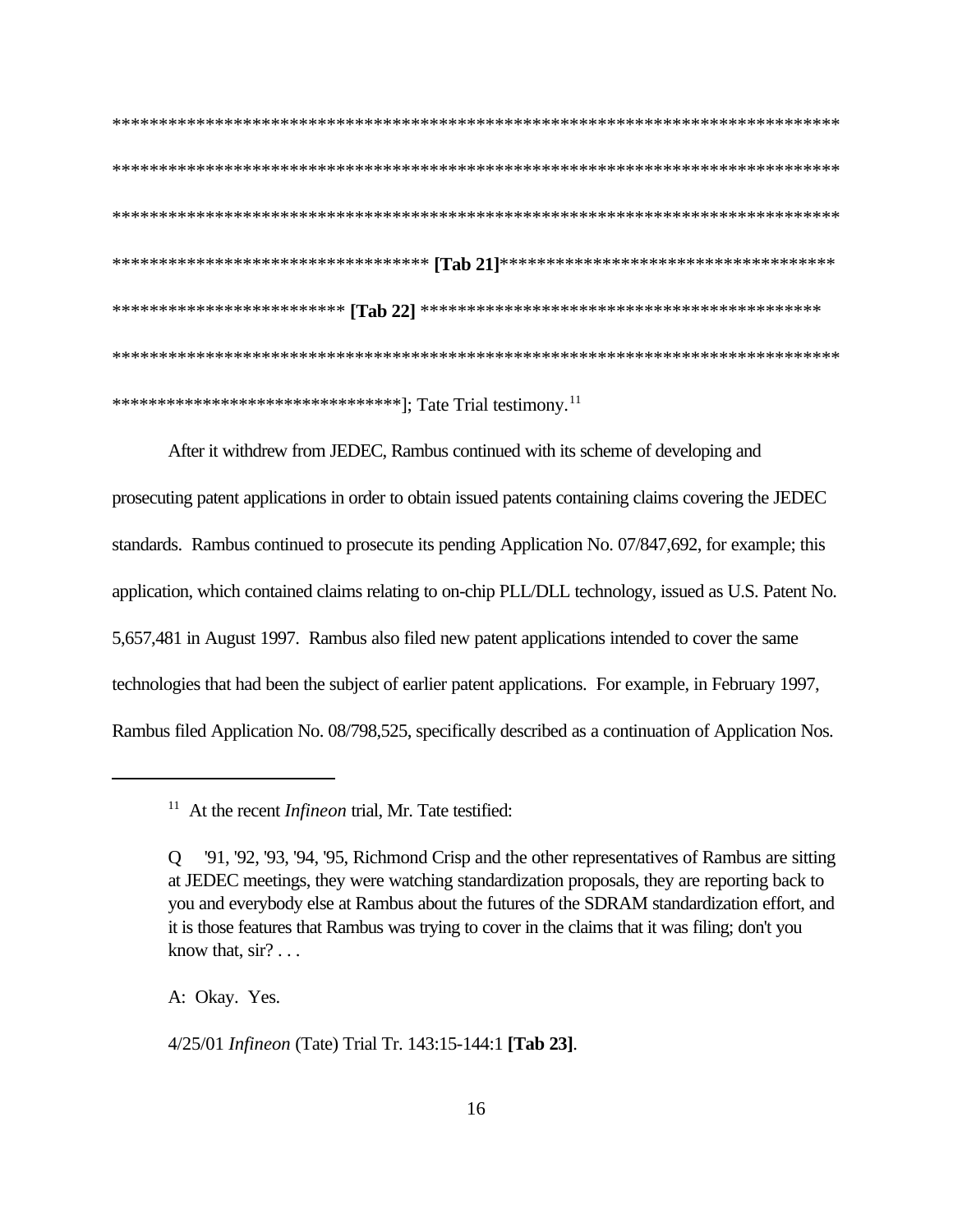07/847,961 and 08/469,490, both of which were pending while Rambus was a member of JEDEC and which had been amended to add claims relating to technologies discussed at JEDEC. Following amendment, the '525 application issued as U.S. Patent No. 5,954,804, which Rambus asserted in its patent litigation against Hitachi, Infineon, Micron and Hynix. See Response of Complaint Counsel to Rambus Inc.'s Opposition to Complaint Counsel's Motion to Compel, January 28, 2003, at 8-10.

#### $2.$ Rambus's Communications with Counsel Were Directly Related to Its **Illegal Scheme to Monopolize and Maintain a Monopoly in the SDRAM Technology Markets**

Throughout the period from 1992 to the present, Rambus communicated with its lawyers in furtherance of its illegal scheme. Documents and testimony reviewed by Judge Timony confirm that Rambus's lawyers were centrally involved in these events.

Rambus outside counsel Lester Vincent and in-house counsel Anthony Diepenbrock were fully aware that Rambus intended to enforce its patents against industry members in the future,

advice with respect to Rambus's participation in JEDEC, and both recommended that Rambus not participate in JEDEC because of concerns about equitable estoppel. Lester Vincent, Handwritten Notes, March 27, 1992, R203254 [Tab 3]; May 4, 1993, Letter from Vincent to Crisp, Attaching Presentation Entitled "Patents and Industry Standards," V1231 at V1242 [Tab]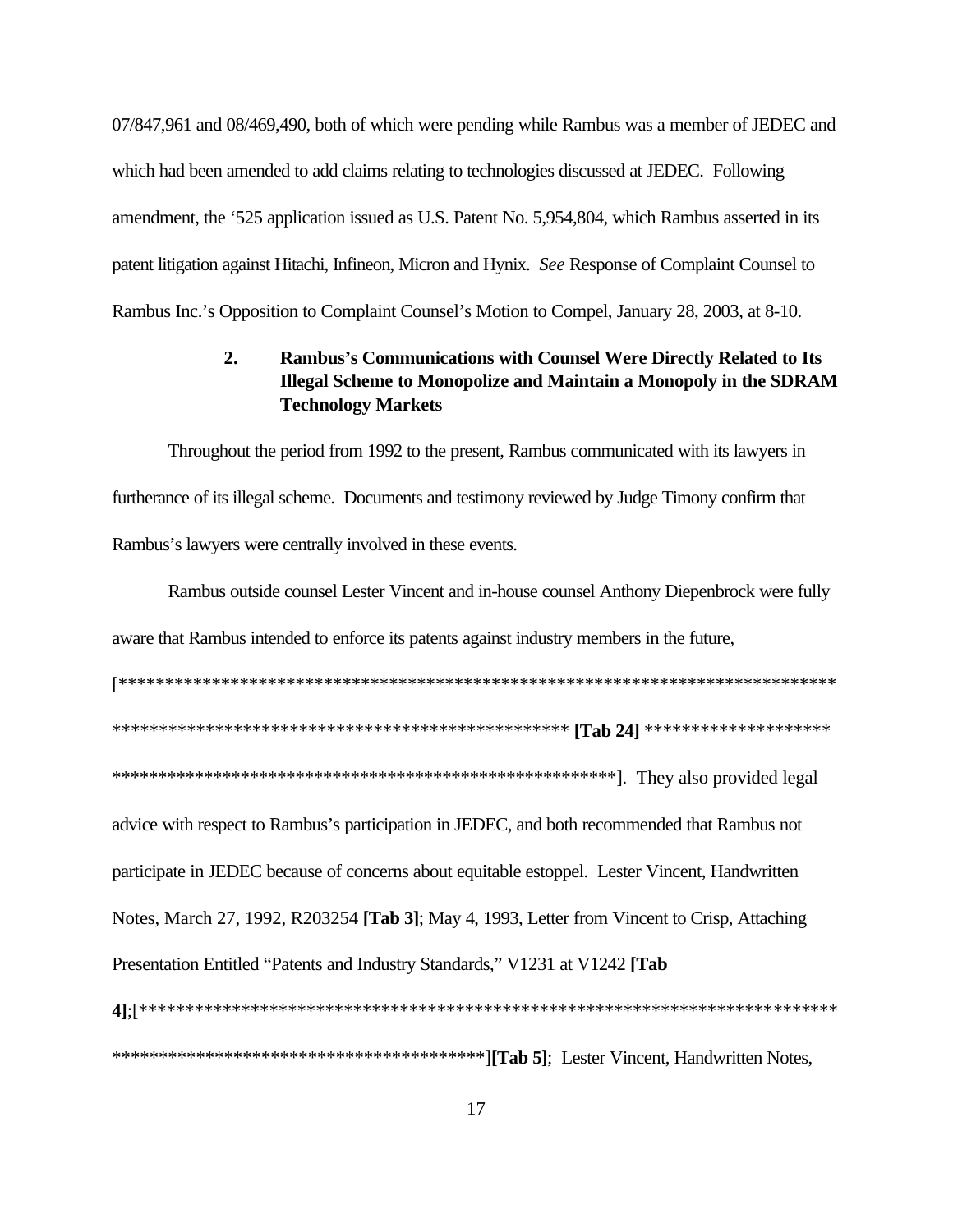undated, R203881 **[Tab 25]**; Vincent Dep. (4/11/01) 320:6-321:5, *Rambus v. Infineon* and Vincent Dep. (3/14/01) 191:3-11, 198:14-28, *Rambus v. Infineon* **[Tab 6]**; Diepenbrock Dep. (3/14/01) 147:22-148:25, *Rambus v. Infineon* and Diepenbrock Dep. (4/11/01) 262:8-263:12, *Rambus v. Infineon* **[Tab 7]**.

Likewise, Lester Vincent and his law firm, whether with complete knowledge or not, were central to Rambus's efforts to broaden its pending patent applications to cover technologies that Rambus representatives had observed being presented at JEDEC meetings. Lester Vincent, Handwritten Notes, May 2 [or 12], 1992, R202989 **[Tab 8]**; Vincent Notes, September 25, 1992, R203940 **[Tab 12]**; Fred Ware e-mail, June 18, 1993, R202996 **[Tab 14]**; Letter from Vincent to Farmwald, Roberts and Crisp, April 22, 1993 at R171671 **[Tab 26]**; Letter from Roberts to Barth, Ware and Dillon, attaching draft of '646 amendment, August 1, 1994 at R204436 **[Tab 27]** ("This is Lester's attempt to write claims for the MOST/SDRAM defense"); Amendment to 07/847,961 Patent Application, filed January 6, 1995 at R14454 **[Tab 28]**; Preliminary Amendment to 08/469,490'490, filed June 23, 1995 at R14496 **[Tab 29]**.

After Rambus withdrew from JEDEC, Lester Vincent and his firm continued to prosecute the previously filed patent applications, and also filed new continuation applications as well as amendments to the existing applications. Lester Vincent's firm, for example, continued to prosecute pending Application No. 07/847,692, which resulted in the issuance of U.S. Patent No. 5,657,481 in August 1997. When Neil Steinberg arrived at Rambus in 1998, he took over prosecution of the existing patent applications and also drafted and filed new patent applications covering the same technologies that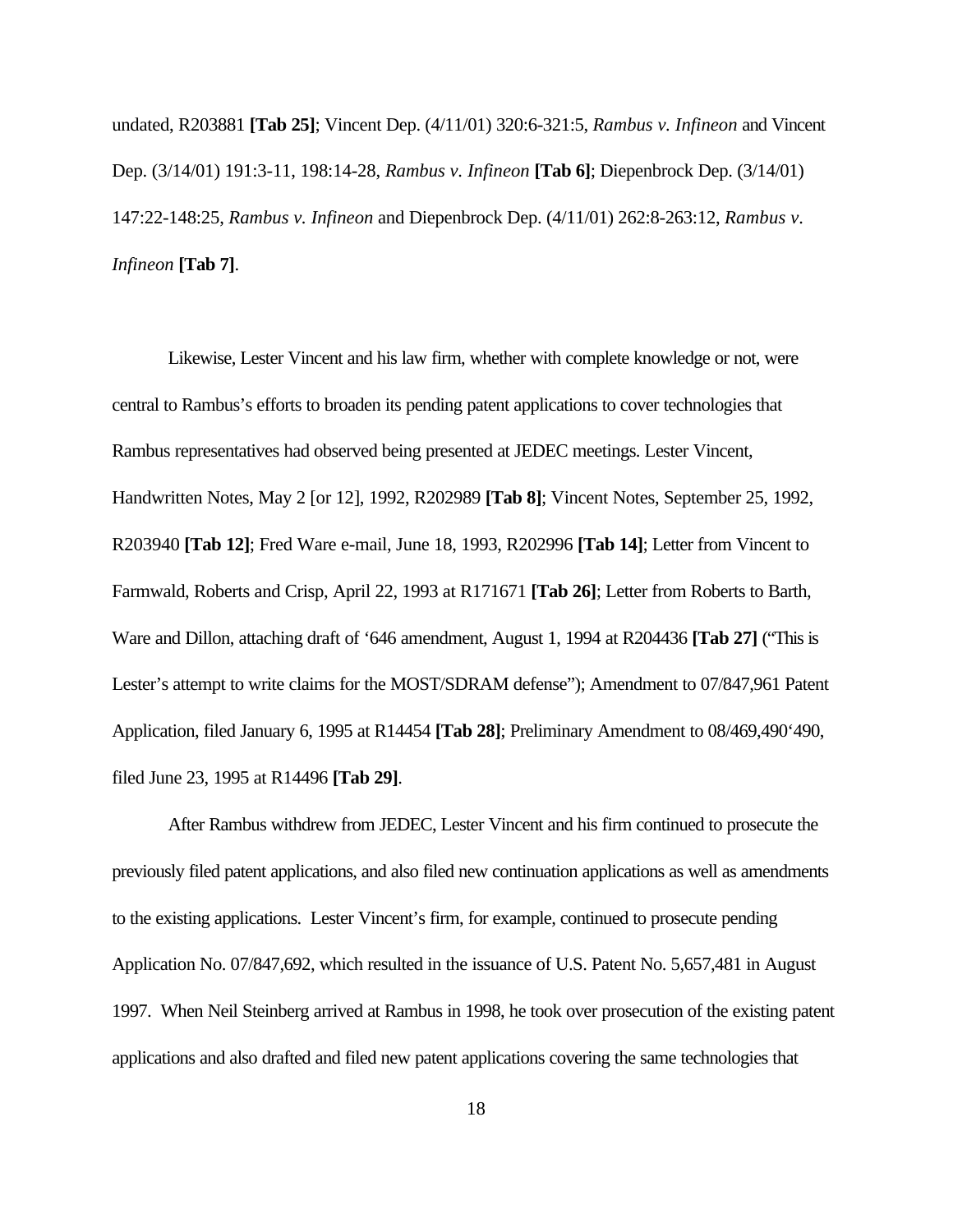JEDEC representatives had seen discussed at JEDEC. Neil Steinberg took over prosecution of Application No. 08/798,525, for example, which resulted in the issuance of U.S. Patent No. 5,954,804, which Rambus asserted against Hitachi, Infineon, Micron and Hynix in their respective patent litigations. Indeed, Neil Steinberg was largely responsible for completing the efforts of Rambus to obtain issued patents containing claims covering the technologies at issue in this matter, patents which Rambus used to threaten multiple industry members and which it asserted against Hitachi, Infineon, Micron and Hynix in 2000.

When he arrived at Rambus, Neil Steinberg also took over responsibility for implementing Rambus's patent enforcement plan. Rambus's privilege log lists numerous communications among Neil Steinberg, Joel Karp, Lester Vincent and various foreign attorneys regarding amendment and prosecution of Rambus's U.S. and foreign patent applications, Rambus's "Strategic Patent Acquisition Program," and Rambus's IP strategy. Indeed, documents listed on Rambus's privilege log indicate that, in late 1998 and 1999 alone, Neil Steinberg made at least 7 presentations to Rambus's Board of Directors and 6 presentations to Rambus executives regarding Rambus's patent strategy, licensing, intellectual property and litigation strategies.

In total, Rambus's privilege log lists over 1600 documents that Rambus has not produced. *See* In the Matter of Rambus Inc. Privilege Log **[Tab 30]**. The vast majority of these documents relate to Rambus's patent or IP strategy or the prosecution of U.S. or foreign patent applications. The entries on this privilege log highlight the central role played by Rambus's lawyers in Rambus's scheme to broaden the claims contained in its patent applications and in Rambus's planning of its "patent strategy"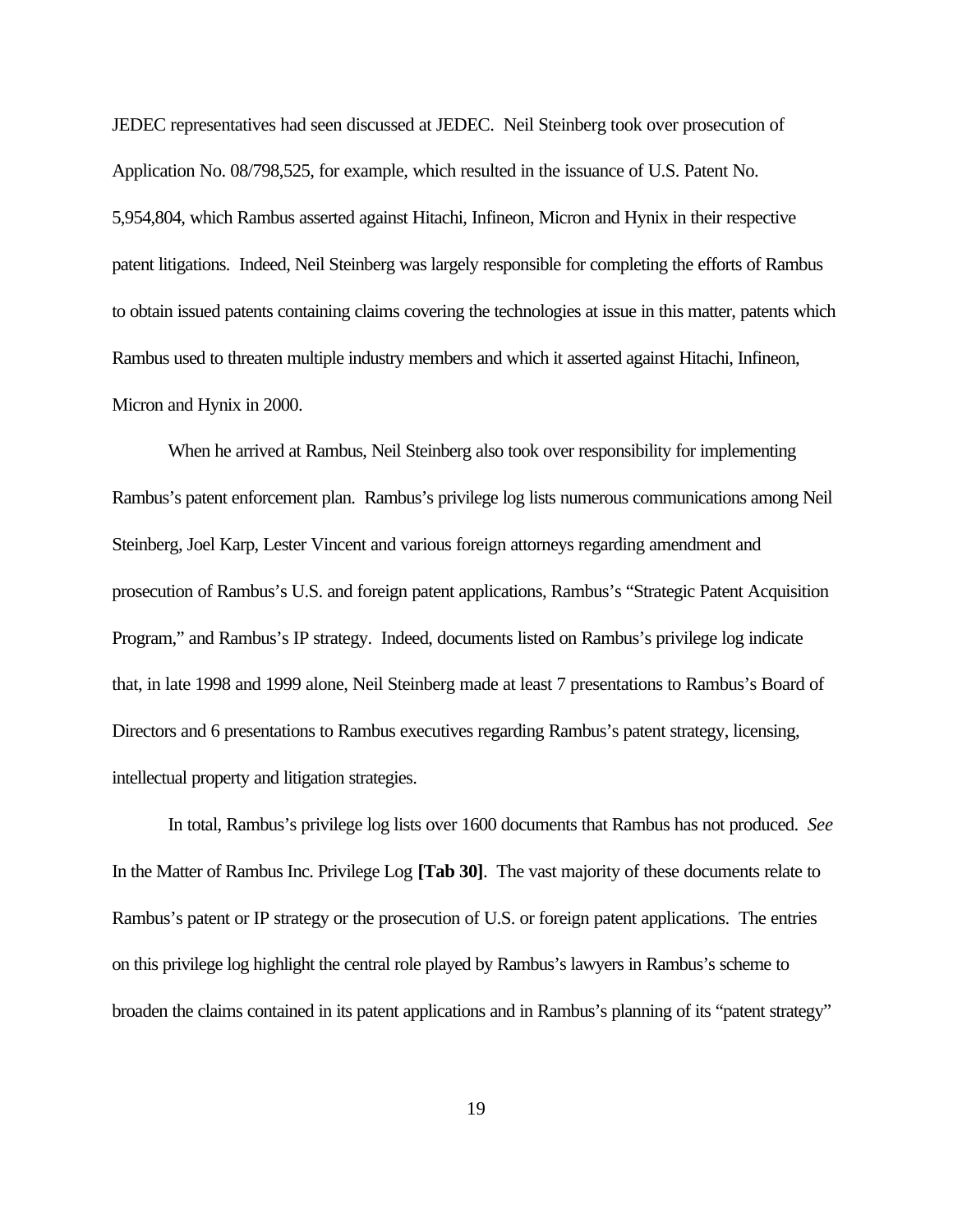and the ultimate enforcement of its patents.<sup>12</sup> Likewise, this privilege log demonstrates the continuity of both Rambus's patent prosecution efforts and its strategic planning from the early 1990's through the present.<sup>13</sup>

#### **3. Rambus Misinterprets the Federal Circuit Ruling**

Rambus attempts to argue that there can be no *prima facie* showing of fraud because of the Federal Circuit ruling. This misinterprets the Federal Circuit decision on two grounds. The Federal Circuit ruling was limited to the theory of fraud advanced by Infineon in that case as well as by the facts contained in the record in that case. In the present matter, both the allegations of the Complaint and the facts developed to date support a *prima facie* finding of fraud.

First, as explained at pages 1-2 above, the Complaint in this matter does not allege mere silence, but an on-going pattern of conduct intended to mislead and deceive JEDEC members. As a result, Rambus's arguments with respect to the strict need to find a specific duty, while they may have

<sup>&</sup>lt;sup>12</sup> As described in detail in Complaint Counsel's Motion for Default Judgment, Rambus engaged in the indiscriminate destruction of a large volume of documents in order to mitigate the risks of its failure to disclose relevant information while it was a member of JEDEC. As described in that motion, various communications involving Rambus's counsel also related to Rambus's implementation of its willful, bad faith document destruction policy. *See generally*, Complaint Counsel's Motion for Default Judgment Relating to Respondent Rambus, Inc.'s Willful, Bad-Faith Destruction of Material Evidence.

<sup>&</sup>lt;sup>13</sup> Rambus has refused to produce not only all communications involving attorneys dated after June 1996, but also almost all communications involving foreign counsel or relating to foreign patent applications between 1991 and June 1996. Nothing in Judge Payne's or Judge McKelvie's orders requiring Rambus to produce attorney-related materials regarding Rambus's efforts to broaden its patent applications excluded foreign patent applications. Complaint Counsel informed counsel for Rambus in a meet-and-confer conference held shortly after Judge Timony's ruling was issued that it believes there are no legitimate grounds to withhold these materials and it expects these materials to be produced promptly. Rambus subsequently filed the subject Motion for Reconsideration, but has yet to inform Complaint Counsel whether it will produce these materials.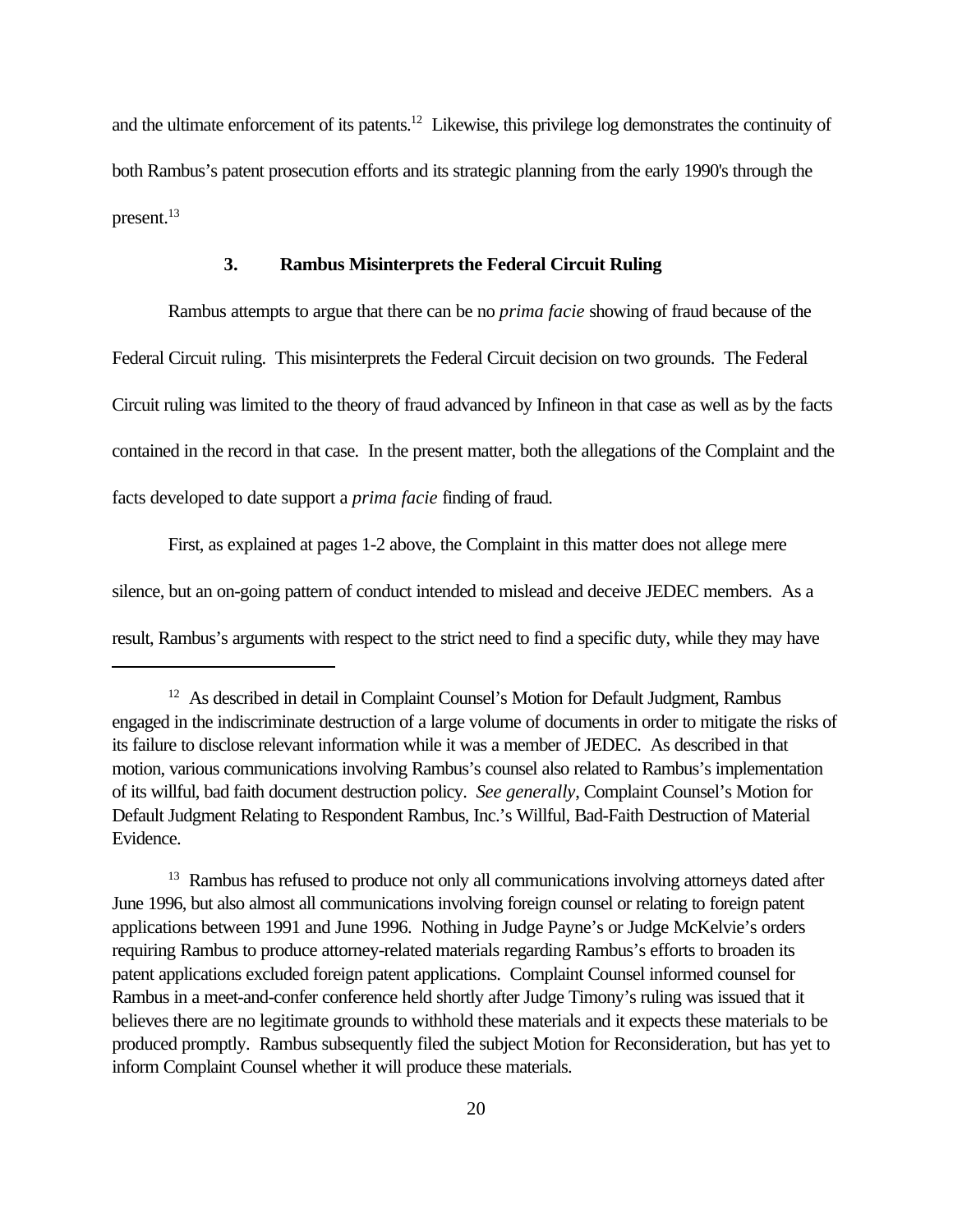been appropriate in the *Infineon* litigation, are misplaced here. Precedent clearly establishes that there is no need to search for a strict duty to disclose if the conduct at issue goes beyond silence, and includes conduct such as statement of half-truths or concealment of material information. *See United States v. Keplinger*, 776 F.2d 678, 697 (7<sup>th</sup> Cir. 1985) ("Omissions or concealment of material information can constitute fraud ... without proof of a duty to disclose the information pursuant to a specific statute or regulation."); *see also Meade v. Cedarapids, Inc.*, 164 F.3d 1218, 1222 (9<sup>th</sup> Cir. 1999) ("One who makes a representation that is misleading because it is in the nature of a 'half-truth' assumes the obligation to make a full and fair disclosure of the whole truth.") (*quoting Gregory v. Novak*, 121 Ore. App. 651, 855 P.2d 1142, 1144 (Or. Ct. App. 1993)).<sup>14</sup> Thus, Rambus's arguments about the need to find a strict duty, partially based on the Federal Circuit ruling, do not apply to the allegations set forth in the Complaint in this matter.

Even if it were necessary to find a strict duty to speak, the Federal Circuit ruling is not relevant to the factual record of this case. First, Complaint Counsel expects to have a large volume of evidence regarding the JEDEC duty to disclose that was not part of the *Infineon* record, and thus not available to the Federal Circuit. Second, even if Your Honor were to find, based on the full factual record of this case, that the duty found by the Federal Circuit based on the Infineon record is also consistent with all of the evidence in this matter, Complaint Counsel expects to present evidence (which was not presented in the *Infineon* litigation) that Rambus had patent applications pending at the time it was a

<sup>14</sup> *See also United States v. Autuori*, 212 F.3d 105, 119 (2d Cir. 2000) (*citing Remington Rand Corp. v. Amsterdam-Rotterdam Bank*, N.V., 68 F.3d 1478, 1484 (2d Cir. 1995)) ("A duty to disclose can also arise in a situation where a defendant makes partial or ambiguous statements that require further disclosure in order to avoid being misleading.").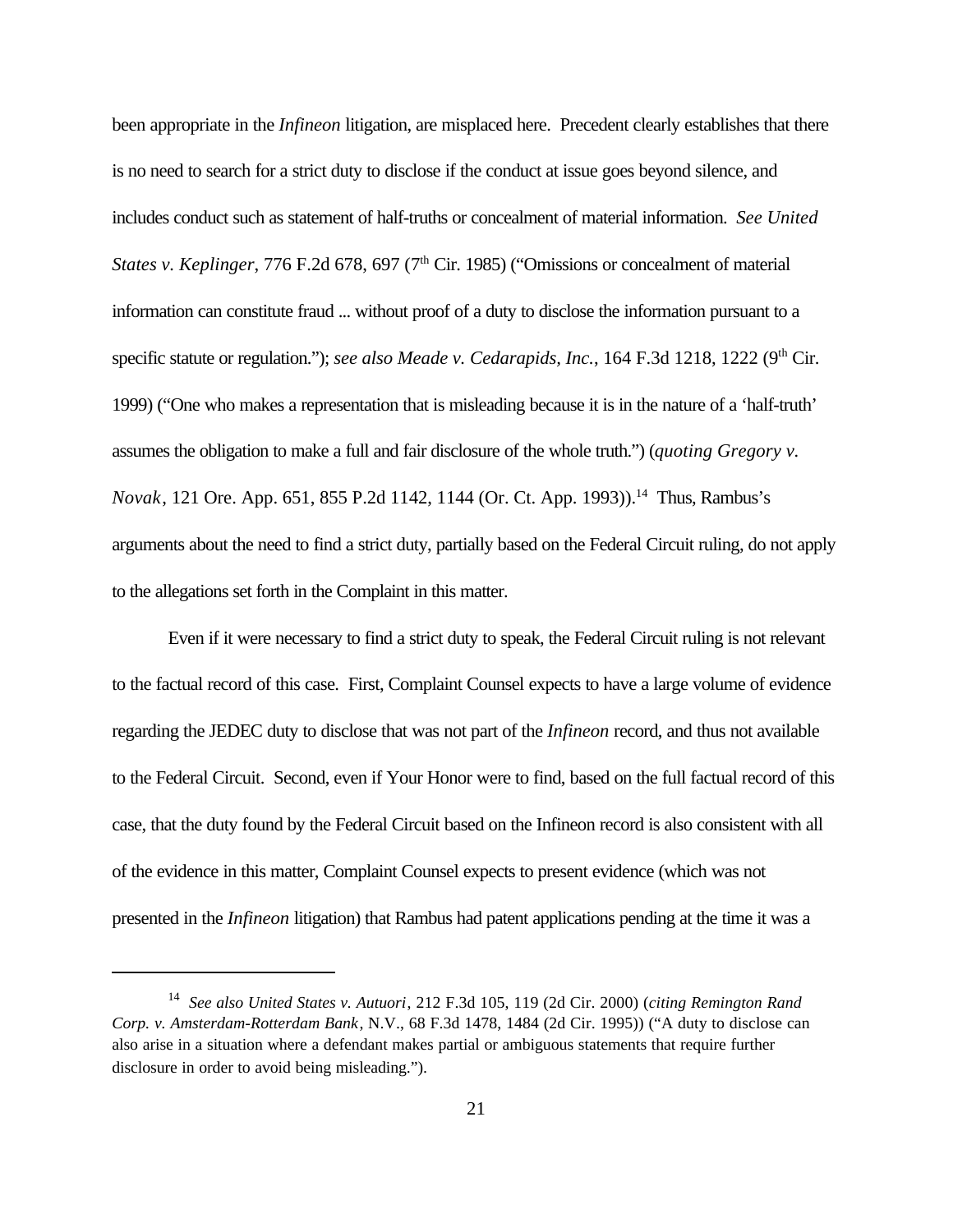member of JEDEC that would satisfy the federal Circuit's standard.

For these reasons, the Federal Circuit ruling is not applicable to the question of whether there is *prima facie* evidence, for purposes of the crime-fraud exception, that Rambus engaged in a fraudulent scheme and that its attorneys' communications were related to that scheme.

# **B. Rambus's Requests For A Hearing And In Camera Review Are Inapposite Where Rambus Has Had Full And Fair Opportunity For Briefing, The Evidence Has Been Carefully Reviewed And The Elements of the Crime-Fraud Exception Are Clearly Satisfied**

In its motion, Rambus relies heavily on the absence of certain formalities, namely a hearing and an *in camera* review of documents. Rambus incorrectly implies that these are somehow necessary steps, and in doing so, misstates the procedure for determining whether the crime-fraud exception applies. The moving party must establish a *prima facie* showing that the communications with the lawyer were "'in furtherance of an intended or present illegality and that there is some relationship between the communications and the illegality."" *United States v. Bauer*, 132 F.3d 504, 509 (9<sup>th</sup> Cir. 1997) (*quoting United States v. Chen*, 99 F.3d 1495, 1503 (9th Cir. 1996)). As discussed in detail above in Section II., Complaint Counsel has clearly made the *prima facie* showing that Rambus was engaged in a fraud and that it had and continues to have communications with its attorneys in furtherance of that fraud.

Thus, the crime-fraud exception requires *prima facie* evidence of a fraudulent scheme and a connection between the attorney communications or other privileged material and that fraudulent scheme. The crime-fraud exception does not, however, require that this *prima facie* showing be made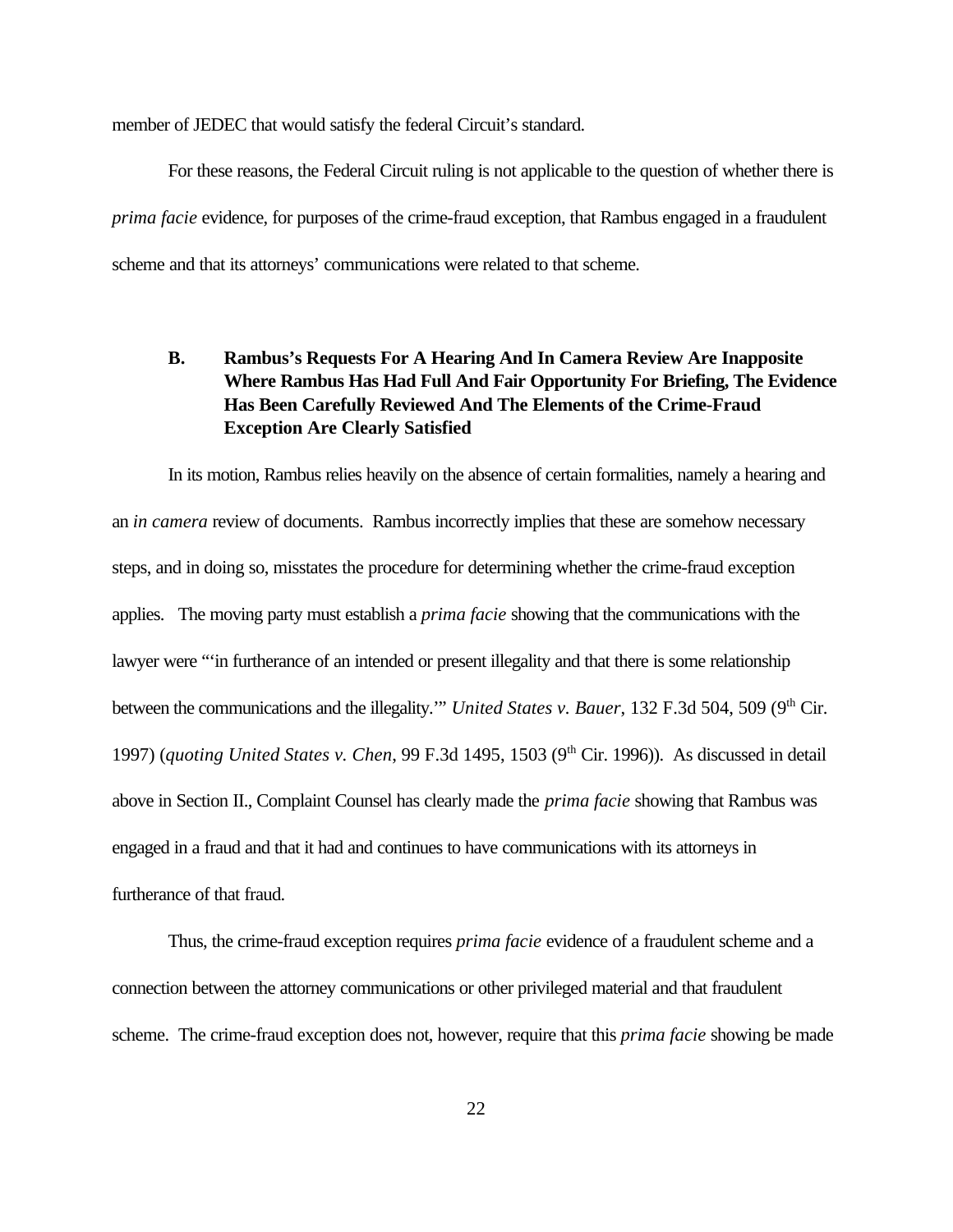in any particular manner. Specifically, there is no requirement of an oral hearing; so long as the requisite *prima facie* showing is made, a showing based on documentary evidence and sworn testimony is sufficient. *In re Vargas*, 723 F.2d 1461, 1467 (10<sup>th</sup> Cir. 1983); *Zolin*, 491 U.S. at n.7 (*quoting Gardner, The Crime or Fraud Exception to the Attorney Client Privilege*, 47 A.B.A.J. 708, 710- 711 (1961)("In the context of the fraud exception, however, the standard is used to dispel the privilege altogether without affording the client an opportunity to rebut the *prima facie* showing.")); *In re September 1975 Grand Jury Term, 532 F.2d 734, 737-738 (10<sup>th</sup> Cir. 1976).* 

Rambus's insistence on an oral hearing elevates form over substance. Rambus has had more than ample opportunity to be heard on this issue. In addition to two rounds of briefing before Judge Timony, Rambus had full opportunity to brief and argue the issue of whether the crime-fraud exception was satisfied in both the *Infineon* and *Micron* litigations, and in fact attached portions of the relevant transcripts in these two cases to its filings in this matter. In short, Rambus has been heard on this issue; Rambus has not established that oral argument would add anything to the consideration that has already been given to this issue.

Rambus's insistence on *in camera* review is similarly misplaced. If a moving party is able to show some evidence of a fraudulent scheme and a connection between the attorney communications at issue and the fraudulent scheme, but is unable fully to establish a *prima facie* case, *in camera* review of certain materials may be appropriate. This permits the court to determine, based on a review of all the evidence, whether there is in fact *prima facie* evidence of a fraudulent scheme and a connection between the attorney communications and that scheme. *See, e.g.*, *Zolin*, 491 U.S. at 574-75 (1989) (an *in camera* review of documents to a party unable to establish a *prima facie* case is appropriate if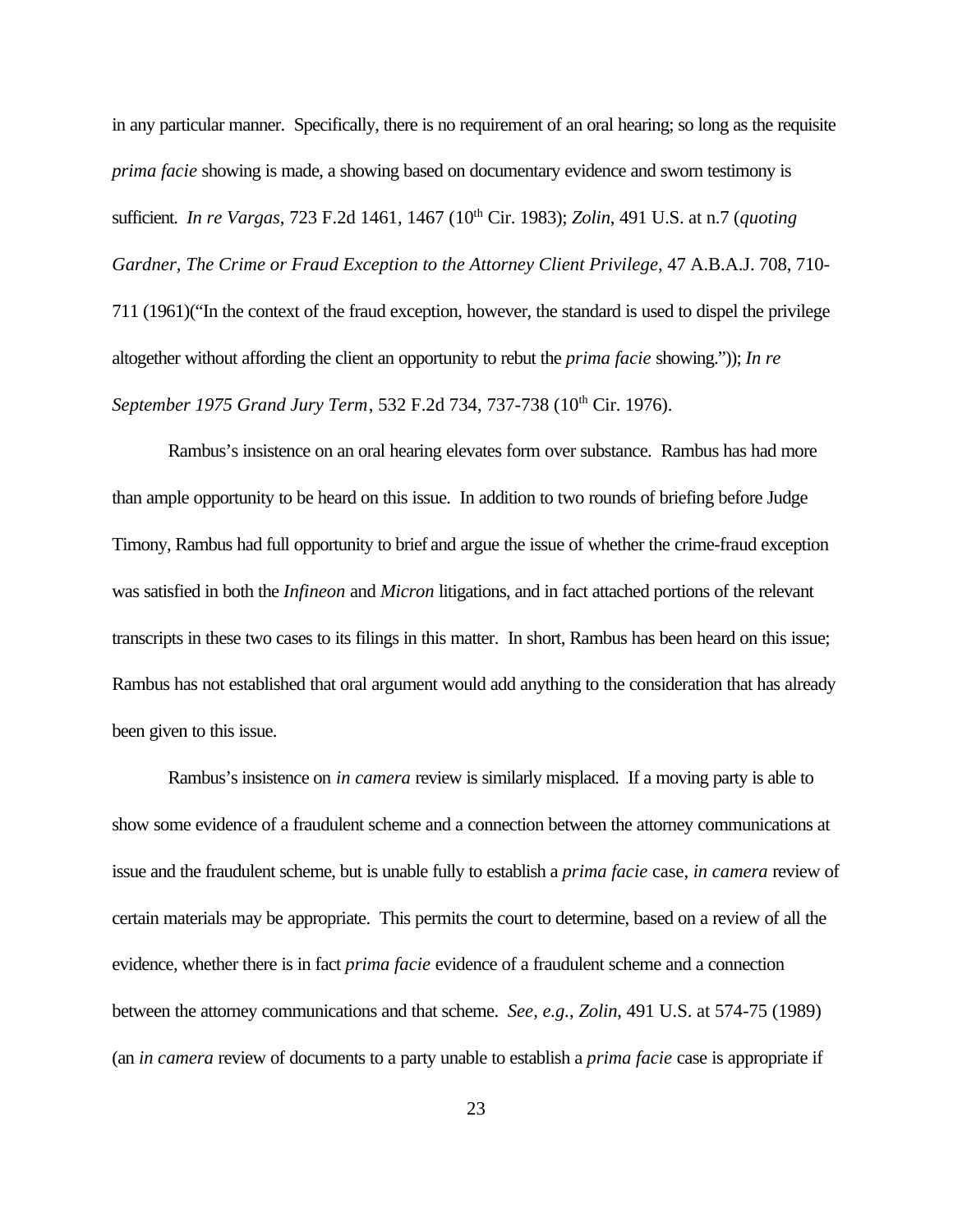the party shows facts adequate to support a good-faith belief by a reasonable person that such a review *may* reveal evidence to establish that the crime-fraud exception applies); *Haines v. Liggett*, 975 F.2d 81, 96 (3rd Cir. 1992) ("For *in camera* inspection, it would be sufficient for the district court, in its discretion, to consider only the presentation made by the party challenging the privilege. The court may decide on this submission alone whether a factual basis is present to support a good faith belief by a reasonable person that the materials may reveal evidence of a crime or fraud.") *United States v. de la* Jara, 973 F.2d 746, 748 (9<sup>th</sup> Cir. 1992).

Here, there is no need for such a review. As explained above, there is ample evidence to support Judge Timony's ruling that Complaint Counsel have established a *prima facie* case of the existence of a fraudulent scheme, that this on-going fraud continued post-June 1996 with respect to the RAM patents it held and had applied for, and that discovery of Rambus's attorneys' involvement in this scheme is appropriate. Even if, however, Rambus were correct that some form of judicial or *in camera* review of certain discovery materials were appropriate to confirm, for example, that there was a relationship between attorney communications and the fraudulent scheme at issue, such review has already occurred. Judge Timony reviewed numerous examples of formerly privileged materials, including handwritten notes of Rambus's outside patent attorney, Lester Vincent, communications between Mr. Vincent and representatives of Rambus, internal communications within Rambus reflecting conversations with Mr. Vincent, and testimony of Mr. Vincent, in-house counsel Mr. Anthony Diepenbrock, and others concerning legal advice provided by Messrs. Vincent and Diepenbrock. These materials establish beyond doubt that Mr. Vincent and his law firm, whether knowingly or not, were integrally involved in Rambus's scheme to broaden its patents to cover technologies under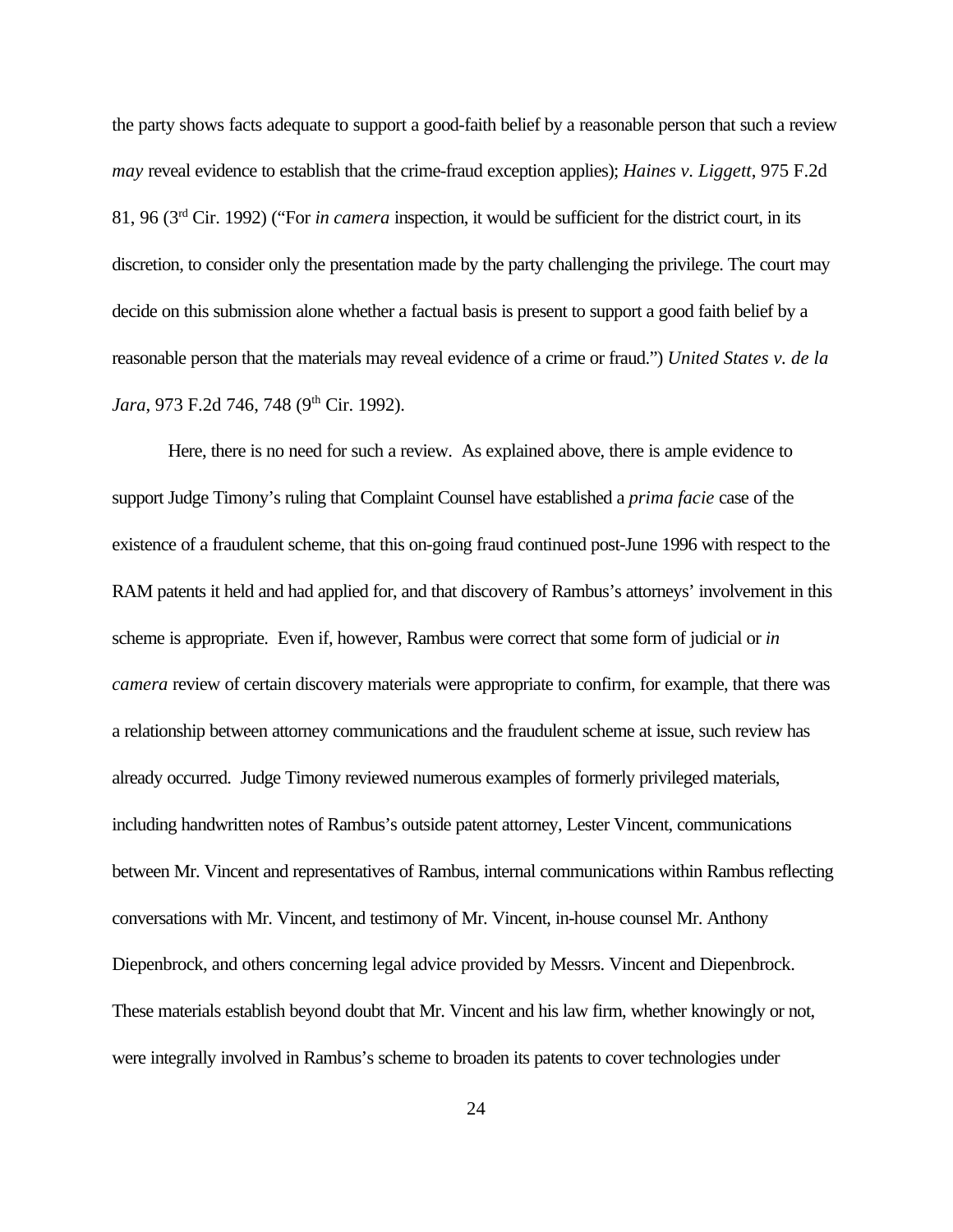consideration by JEDEC for inclusion in its standards, and that Messrs. Vincent and Diepenbrock provided advice relating to the potential enforceability of Rambus's patents with respect to JEDEC members. Furthermore, the combination of the formerly privileged material from before June 1996, non-privileged materials from post-June 1996 and Rambus's privilege log clearly establish that Mr. Vincent and in-house attorney Neil Steinberg were involved in continuing efforts after June 1996 to broaden Rambus's patents to cover technologies under consideration by JEDEC. Thus, the safeguards provided by an *in camera* review have already been satisfied here.

## **III. JUDGE TIMONY'S RULING SHOULD ALSO BE UPHELD ON GROUNDS OF WAIVER.**

Independently of the discussion of the crime-fraud exception above, Judge Timony's ruling can, and should, be upheld because Rambus waived any attorney-client privilege it may have had by voluntarily turning over documents to Hynix.<sup>15</sup> Rambus did not, and does not, dispute that it provided to Hynix, its adversary in civil litigation, documents and testimony as to which it once claimed privilege. Judge Timony found that Rambus's disclosure to Hynix was voluntary. In his February 28, 2003

Order, Judge Timony stated:

<sup>&</sup>lt;sup>15</sup> While Judge Timony did not explicitly address whether or not Rambus waived its attorneyclient privilege in voluntarily submitting certain documents to Hynix, Your Honor may uphold his ruling based on any ground supported in the record, even if it is different from Judge Timony's grounds. *See, e.g. Ruiz v. Estelle*, 161 F.3d 814 (5th Cir. 1998) (*citing United States ex rel Thompson v. Columbia/HCA Health Care Corp.*, 125 F.3d 899 (5<sup>th</sup> Cir. 1997) (appeals court may uphold judgment on any proper ground, even though ground was not relied upon by district court)); *United States v. Martinez*, 76 F.3d 1145 (10th Cir. 1996) (*citing United States v. Willie*, 941 F.2d 1384, 1396 n.9 ( $10<sup>th</sup>$  Cir. 1991) (court may uphold evidentiary rulings on any ground supported by the record, even if not relied upon by the district court); *United States v. Sandoval*, 29 F.3d 537, 542 n.6  $(10<sup>th</sup> Cir. 1994)$  (court may uphold district court's decision on any ground legally supported by the record); *Garcia v. Bunnell*, 33 F.3d 1193, 1195 (9<sup>th</sup> Cir. 1994); *United States v. Lewis*, 991 F.2d 524, 526 n.2 (9<sup>th</sup> Cir. 1993).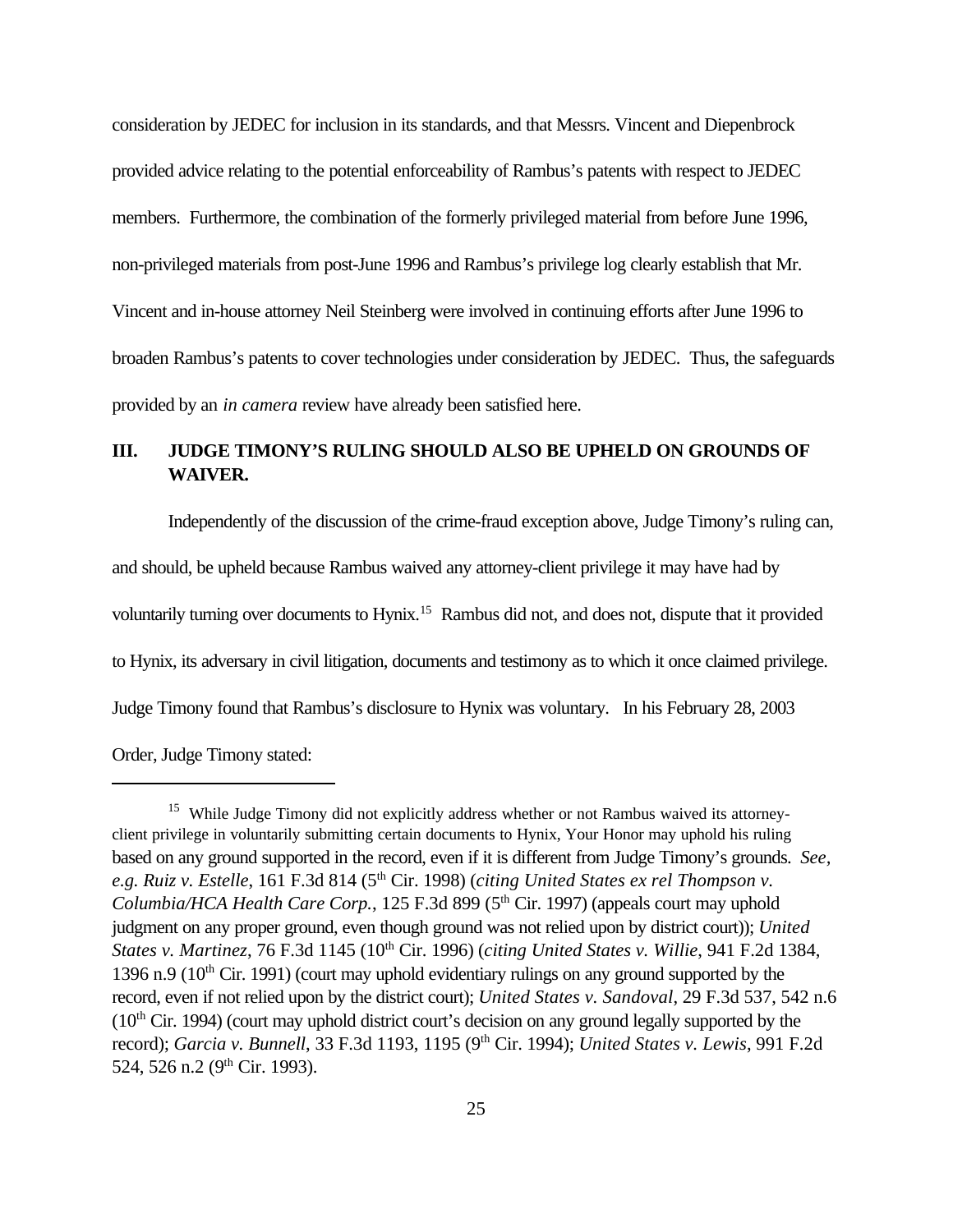While disclosures by Rambus in *Hynix* apparently tracked the judicially compelled disclosures of *Infineon* and *Micron*, Rambus's disclosures to an adversary in *Hynix* are nonetheless voluntary. (citations omitted). While the confidentiality agreement between Rambus and Hynix eliminated the need for judicial intervention, the bottom line is that through the agreement in *Hynix* Rambus tactically attempted to have its cake and eat it too by: (1) producing the discovery materials sought by Hynix without incurring (based on the results in *Infineon* and *Micron*) a probably third adverse ruling by the *Hynix* court; and (2) attempting to preserve the privileged nature of the documents it produced to Hynix without judicial compulsion." p. 1-2, fn. 1.

Rambus has not challenged that finding. This undisputed finding by Judge Timony establishes that Rambus has waived any privilege that it once might have sought to assert.

As explained in Complaint Counsel's January 28, 2003 Response,<sup>16</sup> a waiver of the privilege in an attorney-client communication extends "to all other communications relating to the same subject matter."<sup>17</sup> The scope of Rambus's waiver of attorney-client privilege extends not just to the specific documents that were disclosed, but to the subject matter of what was disclosed.

As noted above, Rambus's fraudulent monopolization scheme continued long after its departure from JEDEC. The success of Rambus's scheme depended upon Rambus continuing to prosecute patent applications before the Patent and Trademark Office and obtaining issued patents covering technologies incorporated in the JEDEC standards. Only after successfully prosecuting these patent applications and obtaining these patents could Rambus monopolize the technology markets in question

<sup>&</sup>lt;sup>16</sup> These arguments are explained at great length in Response of Complaint Counsel to Rambus Inc.'s Opposition to Complaint Counsel's Motion to Compel (January 28, 2003)*.*

<sup>17</sup> *In re Sealed Case*, 877 F.2d 976, 980-81 (D.C. Cir. 1989) (*quoting In re Sealed Case*, 676 F.2d 793, 809 (D.C. Cir. 1982)); *see also Chubb Integrated Sys.*, 103 F.R.D. 52, 63 (D.D.C. 1984) ("Actual disclosure of each specific document in issue is not the only means by which a waiver can occur. Voluntary production of certain privileged documents implies a waiver of *all communications on the same subject*.") (emphasis added).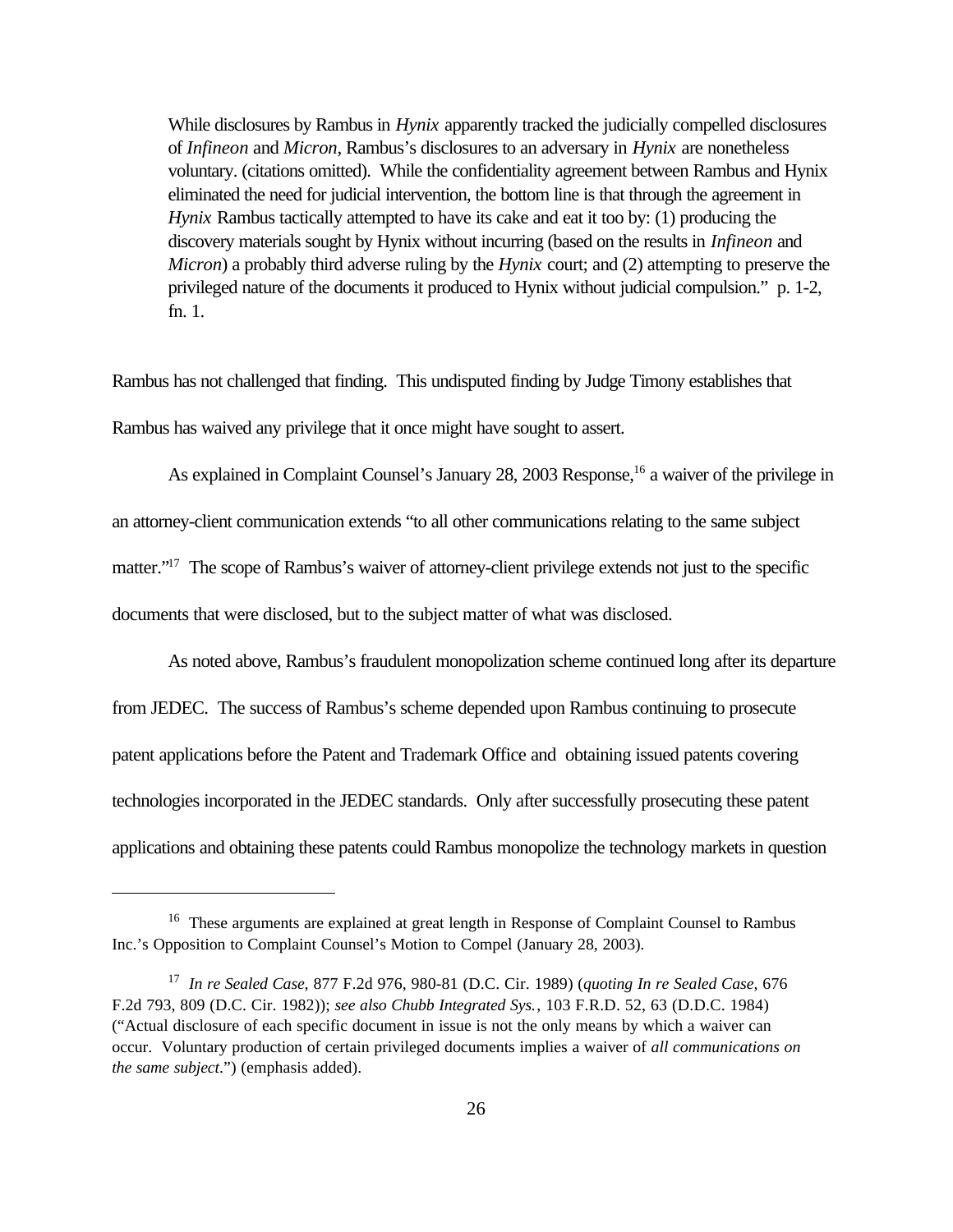and collect monopolistic royalties, or threaten to sue or in fact sue SDRAM and DDR-SDRAM manufacturers for patent infringement. Therefore, Rambus's waiver of the privilege extends to the entire subject matter of Rambus's efforts to broaden its patents to cover technologies used in JEDEC standards.

In the documents Rambus produced to Hynix, Rambus detailed its efforts to broaden its patents to cover the technologies used by JEDEC. *See supra* pp. 12-15.Rambus officers and employees, as well as its in-house and outside counsel, testified regarding communications involving in-house and outside counsel. *Id.* Rambus's waiver of privilege extends to all communications on the subject, regardless of whether specific consultations took place before or after Rambus left JEDEC. Thus, Judge Timony's ruling should also be upheld on the ground of waiver of privilege as well as on the ground of the crime-fraud exception.

### **V. CONCLUSION.**

For the reasons stated herein, Respondent's Application for Review of the February 28, 2003 Order Granting Counsel's Motion to Compel Discovery Relating to Subject Matters as to Which Rambus's Privilege Claims Were Invalidated on Crime-fraud Grounds and Subsequently Waived, Pursuant to Rule 3.23(b) Or, in the Alternative, Request for Reconsideration of That Order, should be denied.

Respectfully Submitted,

Of Counsel: